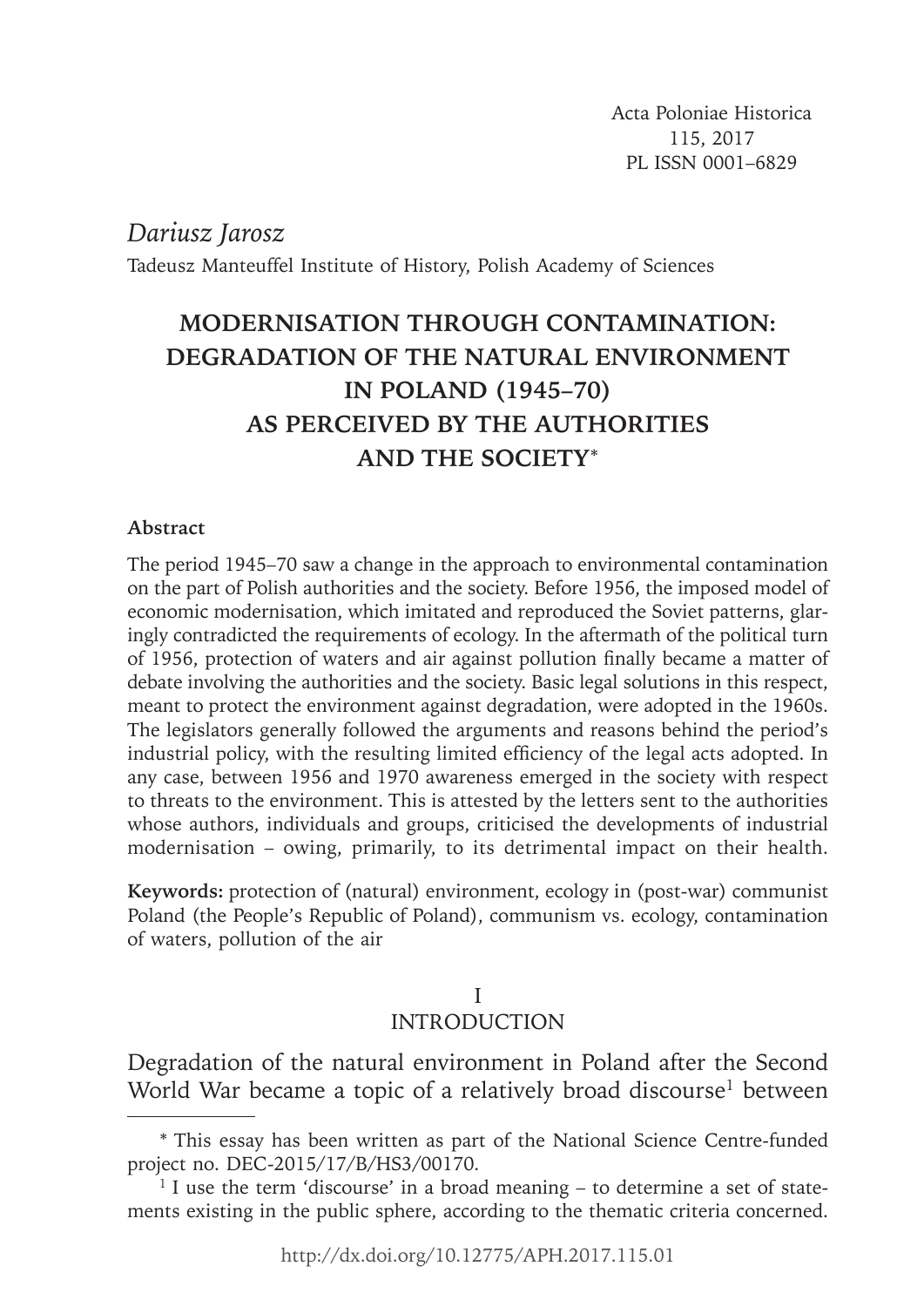the authorities and the society in the 1970s and 1980s. It was then that ecological organisations emerged, $2$  against a growing awareness of the need to protect the waters, the air and the soils against contamination and pollution. These issues were more and more frequently discussed in public, though the framework of the debate were restricted by the censorship, particularly in the  $1970s$  – as testified by the censorial bans we know of today.3 It was in 1972–4 that numerous studies, reports and analyses were produced which formed the basis for development of a comprehensive environmental protection programme for Poland up to 1990.4 Ecological clubs, active particularly in the 1980s, talked to the authorities on the threats

<sup>2</sup> My present considerations are limited to degradation and protection of specified elements of the natural environment, notably, the air and surface waters. As a scientific notion, ecology came to stage in 1869 (coined by German biologist Ernest Haeckel) to denote a science dealing with the mutual impacts between animals and the environment, living and nonliving, in their entirety. Today, ecology is considered a science of the relations between organisms and the environment. See, for instance: Stanisław Wiąckowski, *Ekologia ogólna* (Bydgoszcz and Kielce, 2008), 13–20; Ewa Pyłka-Gutowska, *Ekologia z ochroną środowiska*. *Przewodnik* (Warszawa, 1996), 11–15; Tomasz Umiński, *Ekologia, środowisko, przyroda. Podręcznik dla szkół średnich* (Warszawa, 1996), 12–13. In this sense, ecology focuses on a wide area of topics, and thus has several branches. In modern Polish common parlance, the adjective 'ecologic(al)' refers to environmental protection and a variety of associations and social movements dealing with it.

<sup>3</sup> The 'Register of Censorial Prohibitions and Recommendations' provides as follows (entry dated 18 Oct. 1974): "In studies in environmental protection and threats to the environment in Poland, eliminated should be any pieces of information on direct or immediate threat to the lives or health of the people as may be caused by the industry or chemicals applied in agriculture. This ban refers to specific instances of pollution or contamination of the atmosphere, water, soil and/ or foodstuffs, wherever detrimental to human life or health. The ban in question extends to any information on pollution caused by pesticides. Any materials and information regarding threats to health of workers dealing with polyvinyl chloride (PVC) and perils resulting from application of these products of chemical industry, as in the construction industry or elsewhere, or from launching them into the market-place, need being eliminated. The executive team of the GUKPP [i.e. Central Office for Control of the Press, Publications and Entertainment] ought to receive signals concerning any critical materials with respect to the location of industrial facilities (whether existing or designed) that may detrimentally impact the natural environment." Cf. Czarna księga cenzury PRL, vol. 1 (Londyn, 1977), 48-9. For specific examples of intervention, see *Czarna księga cenzury PRL*, vol. 2 (Londyn, 1977), 28–34.

4 Antoni Podniesiński, *Podstawowe problemy ochrony środowiska w Polsce* (Warszawa, 1979), 224.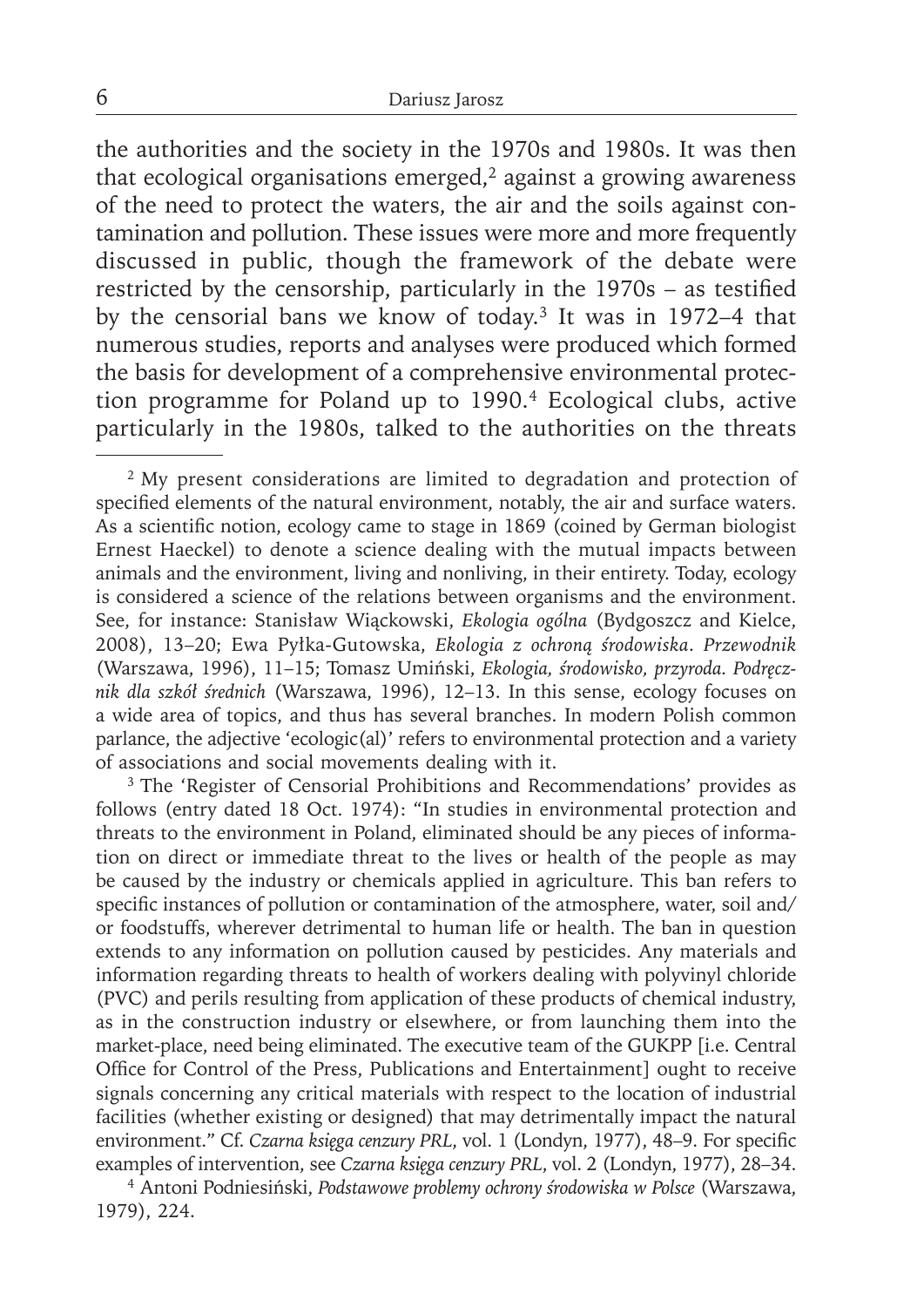following from environmental pollutions and contaminations.5 Finally, state institutions were established to tackle the problems in question and produce reports on the condition of the environment.<sup>6</sup>

When reviewing the relevant Polish scientific literature, it becomes apparent that the 1960s marked the beginning of a more extensive interest in these issues, which grew in the course of the two following decades. It was then that specialist studies based on analyses of pollution were first published, along with studies on specific aspects of environmental protection (legal, economic, and social).7

Historians have only started to deal in more detail with the topic in question. Previously, aspects of it tended to appear in historical studies incidentally, mostly in the context of criticisms on the 'economic miracle' of the 1970s and deteriorated quality of life.<sup>8</sup> Before appropriate scholarly

7 See, for instance: Adam Ginsbert-Gebert (ed.), *Ekonomiczne i socjologiczne problemy ochrony środowiska* (Wrocław, Warszawa, and Kraków, 1985); Wacław Brzeziński, *Ochrona prawna biologicznego środowiska człowieka* (Warszawa, 1971); Julian Aleksandrowicz, *Wpływ zmian środowiska na zdrowie człowieka* (Wrocław, 1975); Józef Jakubowski, *Motoryzacja i ochrona środowiska* (Warszawa, 1976); Jan Juda, *Ochrona powietrza atmosferycznego* (Warszawa, 1974); Adam Ginsbert-Gebert (ed.), *Ekonomiczne aspekty ochrony środowiska* (Warszawa, 1976); Leon Łustacz, *Podstawowe zagadnienia prawne i organizacyjne ochrony środowiska* (Warszawa, 1976); Alfred Klich (ed.), *System ochrony środowiska w Polsce* (Wrocław, 1978); Antoni Symonowicz, *Bilans strat powstałych wskutek degradacji środowiska* (Warszawa, 1990).

8 See, for instance: Barbara E. Hicks, *Environmental Politics in Poland. A Social Movement Between Regime and Opposition* (New York, 1996); Andrzej Delorme, *Antyekologiczna spuścizna totalitaryzmu* (Kraków, 1995). That the issues under discussion have become analysed by historians is attested by the papers delivered at two interesting conferences: 'Protection and Use of Environmental Resources in Polish Lands over the Centuries', Sobótka, 20–22 May 2016; and, 'Not Just Chernobyl. Ecological Dimensions of the History of Communism', Poznań, 21–22 April 2016 (printed collection of papers: forthcoming).

<sup>5</sup> See, for instance, Warsaw, Central Archives of Modern Records (*Archiwum*  Akt Nowych [hereinafter: AAN]), Office of the Council of Ministers [of the People's Republic of Poland] (*Urząd Rady Ministrów* [hereinafter: URM]), 1.5/40, Polish Ecological Club – Lower Silesian District to Prof. Zbigniew Messner, President of the Council of Ministers, 8 Jan. 1986, c. 1; Stefan Kozłowski, *Ekorozwój. Wyzwanie XXI wieku* (Warszawa, 2000).

<sup>6</sup> AAN, Central Committee of the Polish United Workers' Party (*Komitet Centralny Polskiej Zjednoczonej Partii Robotniczej* [hereinafter: KC PZPR]), LI/440, State Council for Environmental Protection (Państwowa Rada Ochrony Środowiska), Report on the condition of the environment and actions proposed in view of its improvement, Warszawa, Jan. 1982, cc. 5–24.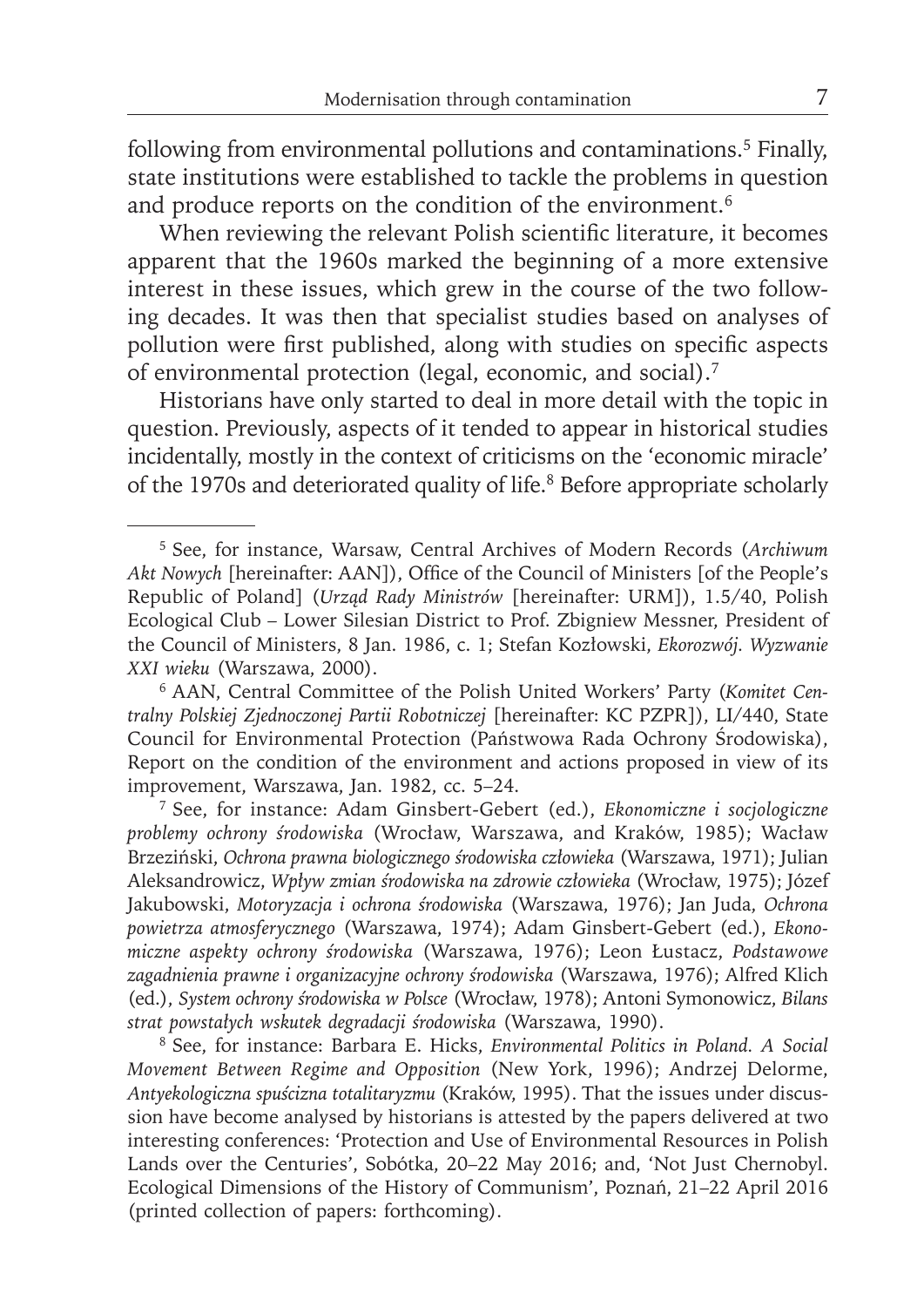studies are compiled, some very basic questions call for consideration, to begin with:

1. When did pollutions of the natural environment become a concern for the communist authorities in Poland?

2. What actions (aspects of social practice) followed from this reflection, and in what ways did the assumed model of economic modernisation influence them?

3. Since when was the social awareness of importance of these issues the case? And, when did the everyday practice stemming from it begin?

Given the present, initial stage of research, these considerations will be limited to pollution and/or contamination of water and the air as the natural resources of primary importance.

#### II

## THE BIRTH AND DEVELOPMENT OF THE DISCOURSE OF ENVIRONMENTAL CONTAMINATION AND POLLUTION

Right after the war, environmental contamination or pollution appeared as a topic in specialist scientific periodicals. One of them wrote, in 1946:

Our water supplies were poor [before the war] and are even worse presently. With a water that is murky, hard, rich in iron, or bacteria-infected, which is distributed poorly and in unsatisfactory amounts, it is not only the human organism that suffers but also the households, urban as well as rural, the processing industry and the heat economy – not to mention the circumstance that water-supply stations are a source of income for the local governments and they entail extension or redevelopment of the sewerage system and sewage-treatment plants, thus contributing to enhanced sanitary condition and a cultural look of towns and residential areas. – A burning issue, and a duty too, is to supply our populace with water from – the existing disposable sources, but utterly deprived of any pathogenic bacteria, parasite eggs and faecal bacteria. The physical condition of our society has been severely debilitated resulting from longstanding wartime shocks and malnutrition, the hygienic conditions we live amidst in cities and settlements affected by hostilities or the enemy's perfidious devastating power are such that the water we daily use, even if vaguely infected, directly or indirectly triggers its pernicious consequences at an accelerated pace and on a higher [i.e. larger] scale compared to what once used to be the case.<sup>9</sup>

<sup>9</sup> Bronisław Rudziński, 'Zagadnienie dobrej wody jako warunek dobrego zdrowia', *Gaz, Woda i Technika Sanitarna*, 20 (1946), 20–1.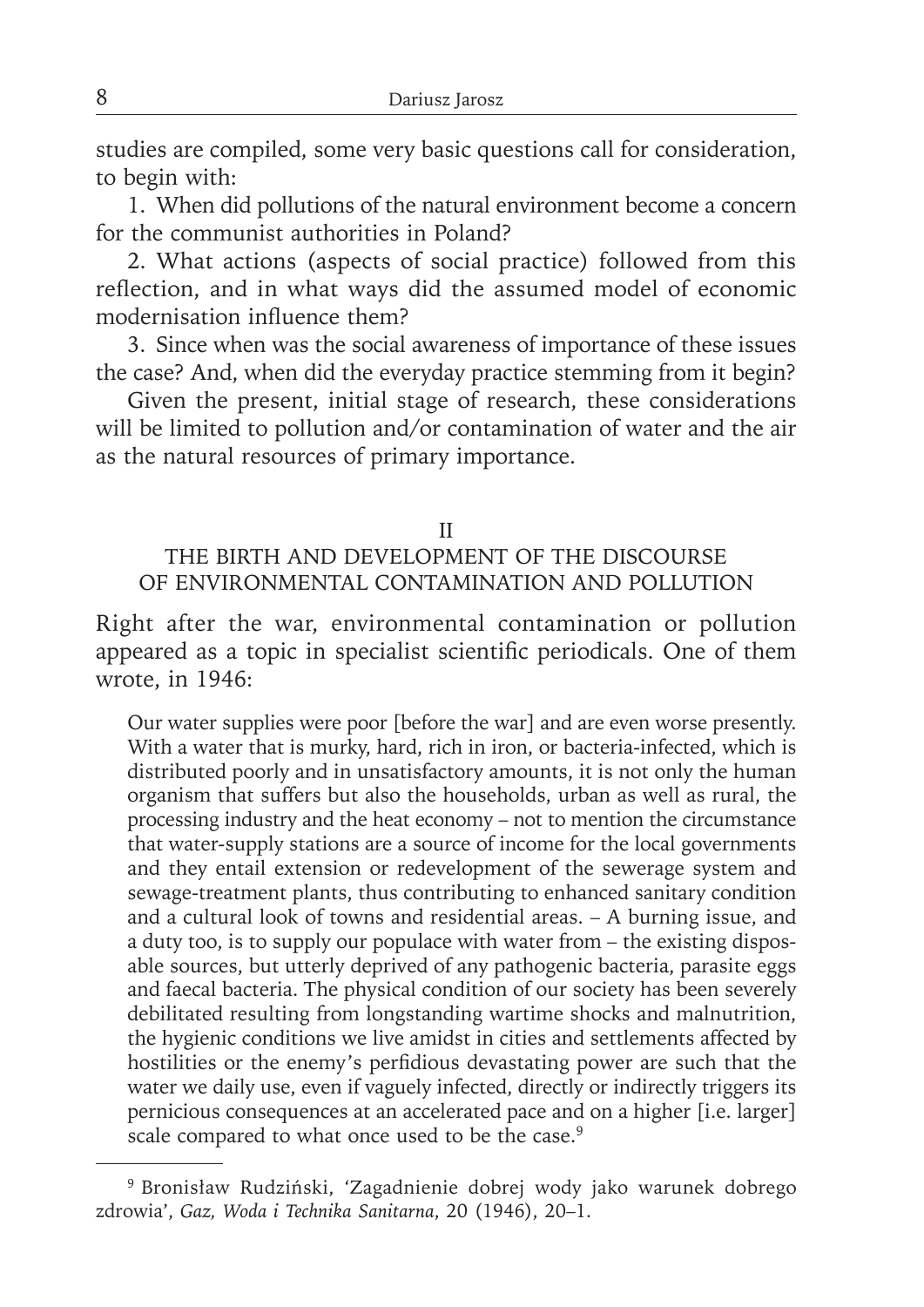The problem of polluted atmospheric air appeared in the authorities' discourse primarily owing to production- and health-related problems it caused. In 1949, discussions were held within the parliamentary Committees for Health and for Labour and Welfare Care on incidents of intoxication with carbon disulphide in Polish synthetic silk factories. The substance had a disastrous impact on human organisms, causing physical degeneration alongside a psychical change occurring owing to destructions in the brain's grey matter.<sup>10</sup> Research done at the rayon factories in Łódź and Tomaszów Mazowiecki, kept today in the archival fi les of the State Committee for Economic Planning (*Państwowy Komitet Planowania Gospodarczego*, PKPG), indicates that the contamination reached beyond the plant areas. The municipal authorities complained about the air and water being polluted because of the operation of those factories.<sup>11</sup>

The Stalinist discourse about problems related to environmental contamination was mostly non-manifest, and was limited to the authority structures. The official propagandist communication (socialist-realist literature, journalism, iconography) predominantly offered a vision of smoke-emitting chimneystacks of newly-developed or upgraded industrial establishments, seen as a symbol of economic modernisation and objects of pride with the achievements of the Six-Year Plan of 1950–5. The motif of clean rivers and lakes accompanied, year by year, the propaganda image of happy children and youth attending holiday camps and adults relaxing in the facilities run by the Worker's Holiday Fund.12 Pollution was referred to as a threat to the environment in terms of its being part of the discreditable heritage of the capitalist (i.e. pre-war) Poland, which ought to be dealt with in a 'planned'

<sup>10</sup> AAN, Legislative Sejm (*Sejm Ustawodawczy* [hereinafter: SU]), 288, Minutes of the Joint Session of the Committees for Health and for Labour and Welfare Care of 11 Jan. 1949, cc. 124–33.

<sup>11</sup> AAN, State Committee for Economic Planning (*Państwowa Komisja Planowania Gospodarczego* [hereinafter: PKPG]), 1852, 'Presidium of the National Council of the City of Lodz, Municipal Committee for Economic Planning to the PKPG, attn. Dr. Stefan Jędrychowski, the Minister', Łódź, 20 Dec. 1950, npag.

<sup>12</sup> See, for instance: Jolanta Studzińska, *Socrealizm w malarstwie polskim*, Warszawa 2014 (reproductions of paintings dated 1951: Zygmunt Kaniewski's *Przodownica pracy* [Outstanding Female Worker], 185, and Wawrzyniec Chorembalski's *Huta Bankowa* [The Bankowa Steelworks], 252); *Katalog znaczków pocztowych Polskiej Rzeczypospolitej Ludowej 1944–1955* (Warszawa, 1956) [a catalogue of Polish poststamps], 31, 43, 60, 63, 77, 148.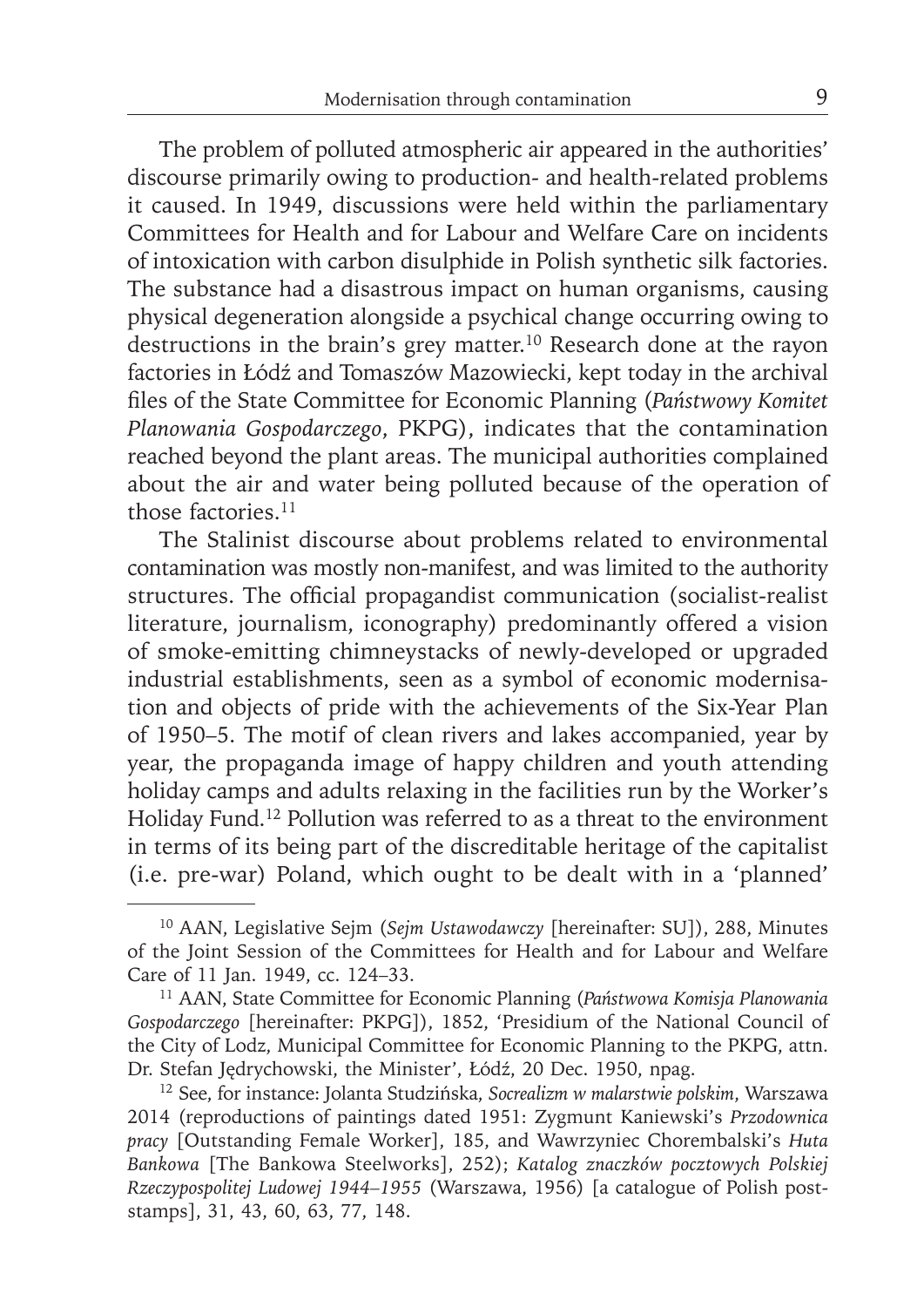fashion.<sup>13</sup> Mentions of deteriorating quality of water in the Polish rivers, if any, could only be found in some hermetic, low-circulation scientific periodicals read within circles of experts.14

The de-Stalinisation brought about a thorough turn in this respect. The discourse, thitherto restricted, strictly regulated and controlled, became more open – as testified by several symptoms.

Firstly, the problems in question started being debated on within the national leadership teams, including based on expanding scientific research in this field. For example, a study prepared by the Central Board of the Metallurgical Industry, based on data collected from a total of 260 establishments disposing industrial effluents, was presented at a 1957 forum session of the Interdepartmental Committee for Dephenolisation of Industrial Wastewater. The research team found that at least 30 per cent of the phenols contained in such effluents was disposed into public reservoirs, with 9.8 per cent released directly to the rivers within the Vistula catchment basin. The proportion for the Oder River basin was as high as 46.7 per cent; the other catchments under study were found to receive up to 100 per cent of the disposed industrial wastewater!<sup>15</sup>

The terrifying contamination of the Oder was eventually reported, based on the expert opinions commissioned, to the MPs who joined the Extraordinary Committee for the Recovered Territories that operated within the Polish Parliament in 1957-61.<sup>16</sup> Industry press more and more often published the research findings and, with time, disputes on how to improve on the situation.17 Discussions were also held

17 See, for instance: Stanisław Bontemps, 'W sprawie zanieczyszczeń wód', *Gospodarka Rybna*, 2 (1955), 6–8; Irena Cabjeszek, Bohdan Koziorowski, Zbigniew

<sup>13</sup> See, for instance: Adam Joszt, 'Ochrona rzek', *Gaz, Woda i Technika Sanitarna*, 1 (1952), 21–4; Jan Wierzbicki, 'Zanieczyszczenie rzek miejskimi i przemysłowymi wodami ściekowymi', *Gazeta Obserwatora PIHM*, 2 (1949), 1–3.

<sup>&</sup>lt;sup>14</sup> See, for instance: Irena Cabejszek, Zbigniew Malanowski, and Stanisław Włodek, 'Zanieczyszczenie rzeki Bzury', *Gaz, Woda i Technika Sanitarna*, 26 (1952), 162–7.

<sup>15</sup> AAN, Ministry of Navigation and Water Management (*Ministerstwo Żeglugi i Gospodarki Wodnej* [hereinafter: MŻiGW]), ref. no. 195, Interdepartmental Committee for Dephenolisation of Industrial Wastewater, 'A study of phenolic wastewater from the industrial and services establishments of Poland and methods of treatment of such wastewater', by Jan Biczysko, Eng., Central Board of the Metallurgical Industry, Nov. 1957, npag.

<sup>16</sup> For more, see Dariusz Jarosz, 'Odra i inne problemy: ziemie zachodnie w dyskursie władz PRL w latach 1957–1961', in Tomasz Głowiński (ed.), *Kresy Zachodnie. Gospodarcze i społeczne znaczenie polskich kresów* (Wrocław, 2015), 183–95.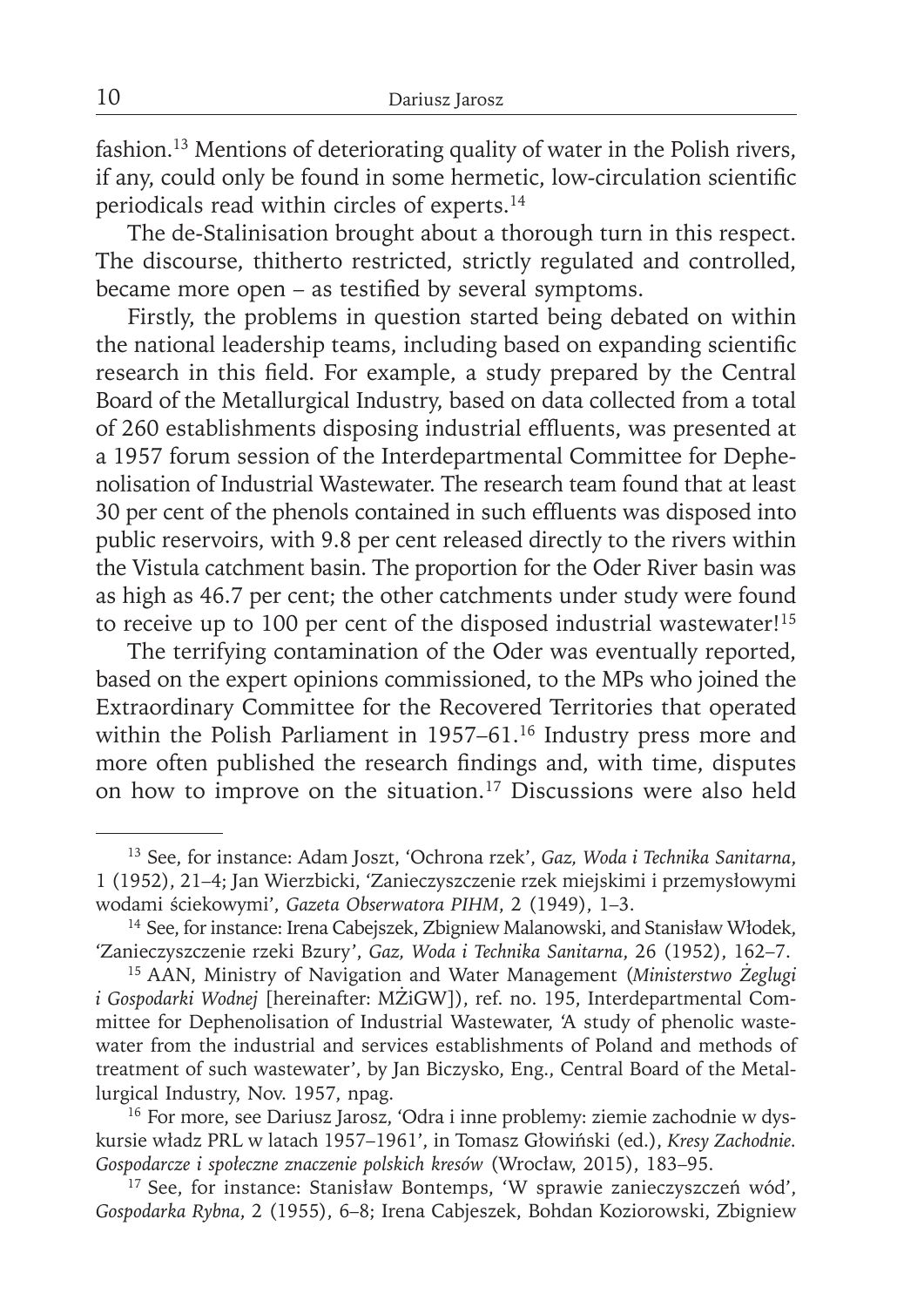over the efficiency of the organisational measures and legal solutions being applied.<sup>18</sup>

The research expanded and its precision improved as subsequent bodies and organisations emerged to tackle the environmental problems.<sup>19</sup> The findings regarding the cleanness of the waters as for the years 1964, 1967, and 1970 were presented in a synthetic form in the respective editions of the 'atlas of pollution of the rivers of Poland' (*Atlas zanieczyszczeń rzek w Polsce*), a series initiated in 1971.20 As for contamination of the air, the first such studies (unpublished), compiled by specialised offices and dating back to 1965, can be found in the archive of the Ministry of Health and Social Care.<sup>21</sup> Similar documents, evidencing the attempts to assess the impact of the degraded environment on the forests since 1957, are preserved in the fund of the former Ministry of Forestry and Wood Industry – today, at the Central Archives of Modern Records in Warsaw.22

Secondly, the condition of the natural environment became a topic of interest for certain licensed social organisations which struggled hard for some freedom of action. A case in point was the Katowice Branch of the Supreme Technical Organisation (*Naczelna Organizacja Techniczna*, NOT), which in July 1955 compiled a 'Memorial regarding the water management on [*sic*] the industrial establishments of the Voivodeship

Malanowski, and Janina Stanisławska, 'Charakterystyka higieniczno-sanitarna rzeki Wisły na odcinku Góra Kalwaria–Warszawa', *Gaz, Woda i Technika Sanitarna*, 5 (1956), 175–81; Franciszek Chrzanowski, 'Zanieczyszczenie wód śródlądowych województwa gdańskiego', *Gospodarka rybna*, 7 (1956), 7–8.

<sup>&</sup>lt;sup>18</sup> See, for instance: Józef Trendota, 'W sprawie właściwych metod ochrony wód przed zanieczyszczeniem ściekami', *Gaz, Woda i Technika Sanitarna*, 4 (1956), 142–3.

<sup>19</sup> AAN, Supreme Chamber of Control (*Najwyższa Izba Kontroli* [hereinafter: NIK]), II, 16/201, 'Sprawozdanie z kontroli ochrony wód powierzchniowych przed zanieczyszczeniem i zapobiegania szkodliwemu działaniu ścieków', Warszawa, Aug. 1959, npag.

<sup>20</sup> *Atlas zanieczyszczenia rzek w Polsce 1967* (Warszawa, 1971); *Atlas zanieczyszczenia rzek w Polsce 1970* (Warszawa, 1972).

<sup>21</sup> AAN, KC PZPR, 237/XIV-345, Ministry of Health and Social Care, 'Ocena realizacji wskaźników planu służby zdrowia i opieki społecznej na lata 1961– 1965', 87.

<sup>22</sup> AAN, Ministry of Forestry and Wood Industry (*Ministerstwo Leśnictwa i Przemysłu Drzewnego* [hereinafter: MLiPD]), 217, 'Charakterystyka i ocena szkodliwego oddziaływania przemysłu na lasy', Katowice, Oct. 1964 (prepared by a team led by Feliks Kamieniecki), npag.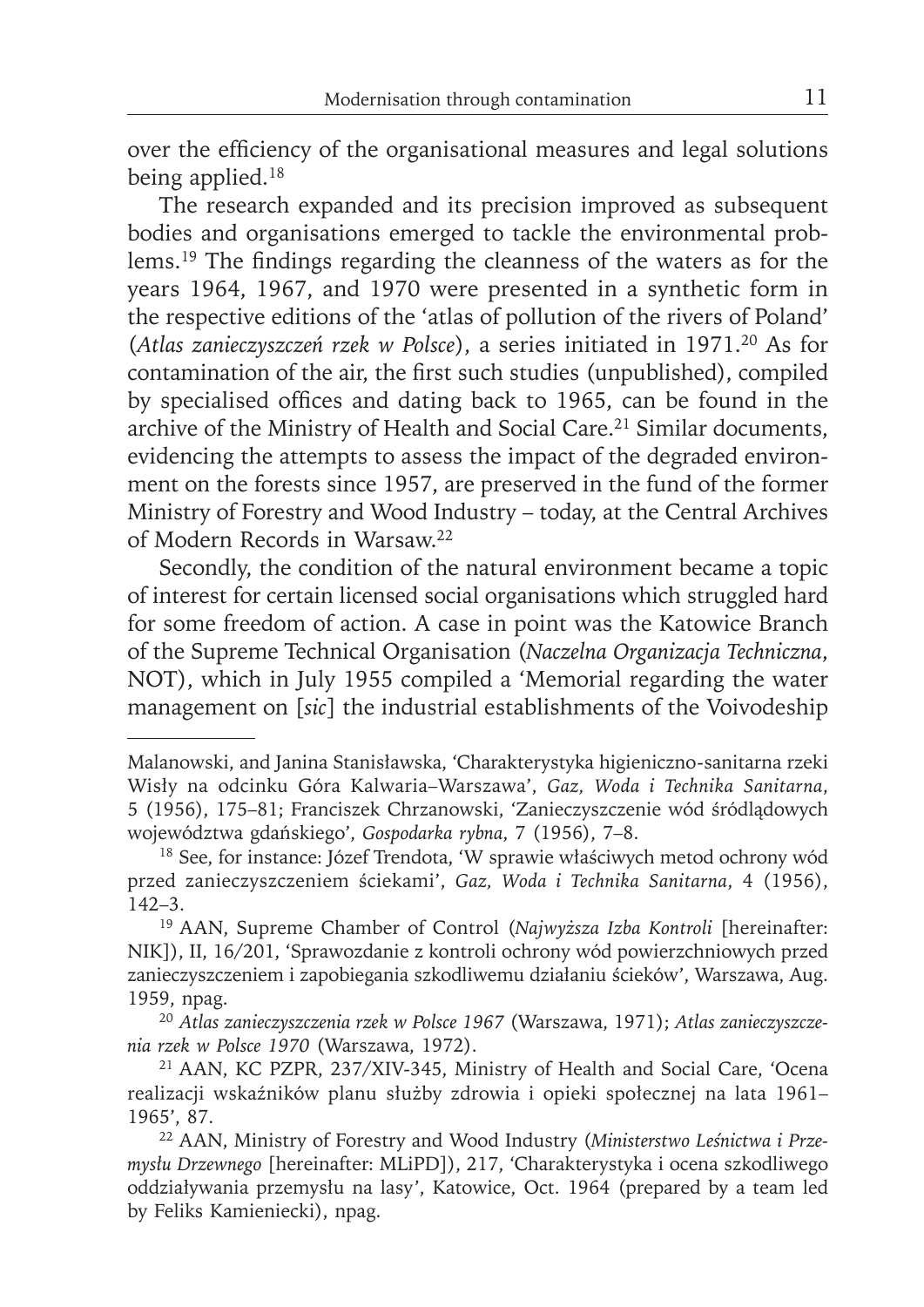of Stalinogród [as Katowice was renamed in 1953–6]'.23 The report described the most critical water management problems affecting the Upper Silesian Industrial District, finding, among other things, that due to contamination with wastewater, "the fluvial waters, even those of the larger rivers departing from the District, cannot possibly be used for a number of industrial or agricultural purposes. Some of the establishments which previously made use of these fluvial waters are now forced to quit the option. This situation imposes an extra burden on potable water supply systems, deepening the existing deficit." Not only small rivers or rivulets were contaminated – those "have turned into drainage ditches": the large rivers were affected as well, losing their natural self-cleaning capacity. The chemical compounds dissolved in the water, particularly in the Przemsza and the Kłodnica, caused accelerated corrosion of industrial appliances.

The authors emphasised that the water management had not been properly organised, and postulated that a "central, cross-department office for water management" be established – analogically to those functioning in the German Democratic Republic and Czechoslovakia, with field branches as part of their structure. They proposed to set up a water management service within the departments (ministries) responsible for economy, such bodies to be manned with expert teams trained at technological universities or a technical college specialised in water management (which would need being established). The authors moreover demanded that an Industrial Water Management Institute be established in the Upper Silesian area, structurally within the Polish Academy of Sciences.

To what extent or degree these desiderata might have influenced the actual actions taken by the authorities, is hard to establish. What we know is that the memorial was forwarded to Eugeniusz Szyr, the PKPG Chairman by the Chairman's Plenipotentiary for Water Management.<sup>24</sup> Based on what can be concluded from the Committee's 1956 files, state authorities took more interest in the water management in Upper Silesian region (and, indeed, elsewhere). The files contain documents

<sup>23</sup> The memorial is discussed based on: AAN, PKPG, 8384, 'Memoriał w sprawie gospodarki wodnej na zakładach przemysłowych województwa stalinogrodzkiego', Stalinogród, 2 July 1955, npag.

<sup>24</sup> AAN, PKPG, 8384, The Plenipotentiary of the Chairman of the PKPG for Water Management to Eugeniusz Szyr, Chairman of the PKPG, Stalinogród, 1 Aug. 1955, npag.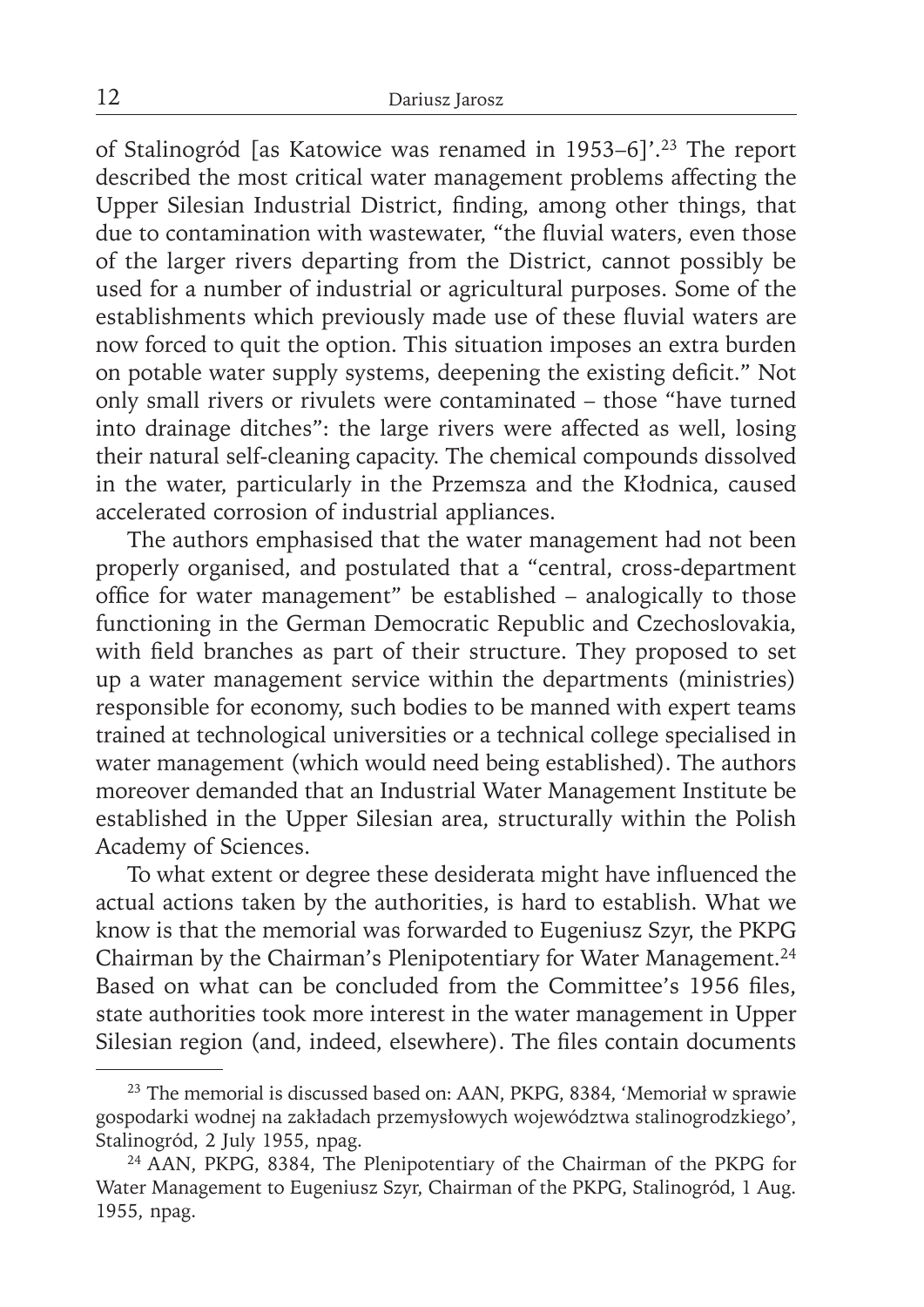signed by a Plenipotentiary of the Chairman of the PKPG for Water Investment Projects in Upper Silesia (an office probably established in the aftermath).<sup>25</sup> The issue of water supplies to the GOP (Upper Silesian Industrial District) area cities was debated among the top authorities.26

Thirdly, the environmental pollution or contamination discourse finally extended to high-circulation newspapers and magazines. Intoxication of surface water by industrial and rural effluents was covered, in a critical tone; the problem of scarcity and malfunctioning of sewage treatment plants was raised.27 Journalists and press commentators reported on burdensome neighbourhoods of urban housing estates, forests, countryside settlements, and plants emitting excessive amounts of dusts.28

#### III

## DEVELOPMENT OF THE LAW AND EMERGENCE OF ORGANISATIONAL STRUCTURES

As mentioned earlier, the discourse could extend to degradation of the natural environment doubtlessly as a result of consent given by those in power, under progressing political thaw. Even if one comes to the conclusion (most probably, rightly so; but this would still call for further research) that it also resulted from a number of other factors (such as increased awareness of the threats to the environment

<sup>&</sup>lt;sup>25</sup> See, for instance: AAN, PKPG, 6340, The Plenipotentiary of the Chairman of the PKPG for Water Investment Projects in U.[pper] Silesia to the Chairman of the PKPG, Vice President of the CM [Council of Ministers] Dr. Stefan Jędrychowski, 3 Aug. 1956, npag.

<sup>&</sup>lt;sup>26</sup> See, for instance: AAN, PKPG, 6340, A note from the conference held 23 Feb. 1956 at the Office of the Plenipotentiary of the Chairman of the PKPG for Water Management in Stalinogród, re. increased supplies of water for the City of Dąbrowa Górnicza, npag.

<sup>27</sup> Jerzy Ziętek, 'Zieleń i woda dla mieszkańców śląskich miast', *Trybuna Ludu*, 219 (1954), 3; Tadeusz Keller, 'Problem złej wody', *Tygodnik Demokratyczny*, 49 (1955), 7; Tadeusz Borowy, 'Nasze kłopoty z wodą i ściekami', *Życie Warszawy*, 82 (1956), 4; Leon Lenar, 'Park narodowy czy ścieki', *Życie Warszawy*, 66 (1956), 8; Jerzy Jaruzelski, 'Otrute rzeki', *Życie Warszawy*, 52 (1958), 3–4; Izabella Szenkowa, 'Cena zdrowia', *Służba Zdrowia*, 9 (1959).

<sup>28</sup> Krystyna Zielińska, 'Sąsiedztwo', *Trybuna Ludu*, 120 (1966), 3; Zygmunt Trziszka, 'Ciemne niebo', *Tygodnik Kulturalny*, 1 (1970), 1; Tadeusz Kijonka, 'Lasy giną', *Poglądy*, 15 (1964), 1; Julian Brysz, 'Smog nad Łodzią', *Odgłosy*, 22 (1965), 1.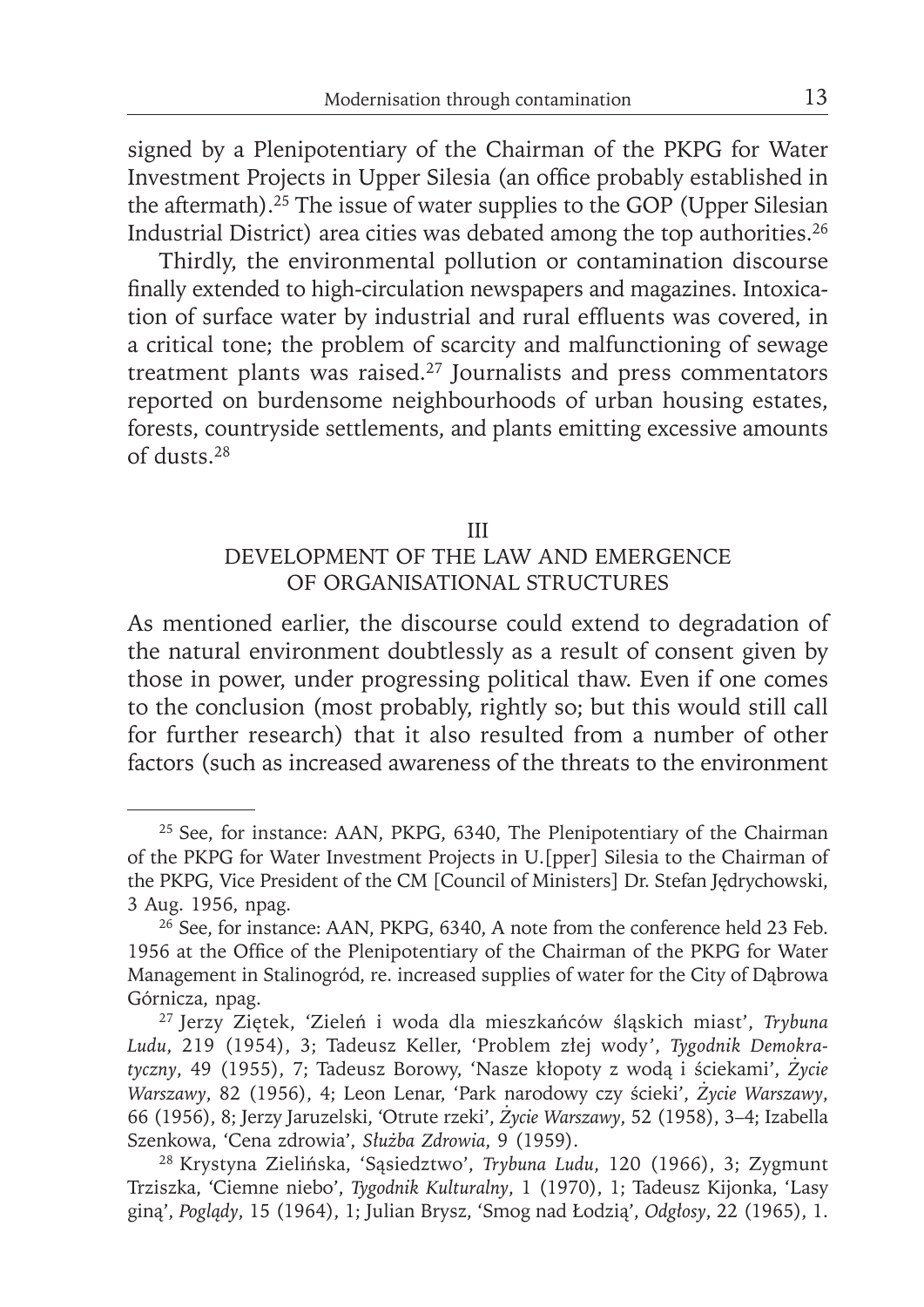worldwide, the progress of medical knowledge on the effects of absorption of various substances coming from water or the air, and so on), the impulse given by the turn within the Warsaw centre of power in October 1956 proved of extreme importance all the same. The appearance of critical texts on environmental degradation, as a trend coupled with a growing interest in this matter among the public opinion – as attested, among other things, by the inflow of complaints received by state institutions (this to be covered at some length below) – stimulated, but was not always critical to, the taking of specific actions designed to counteract the pollution or contamination. The basic dilemma that was faced by the ruling party is reducible to the questions: How to act in a situation where the assumed model of economic modernisation appears to be in collision with the environmental arguments? Is a degradation of the environment an indispensable cost of the economic development unfolding in line with the assumed pattern? Are these apparently contradicting rationales reconcilable? To what extent or degree should the imperative of production give way to an ideologically declared concern about the health of those doing the production?

In the Stalinist period, this dilemma was rarely considered by the authorities. And, there is no convincing evidence which might suggest that it aroused any real interest in the society.

Among the important effects of this negligence was the local legislation in force not keeping in pace with the challenges related to the environmental effects of the contamination and pollution. In the Stalinist years, the Water Act of 19 September 1922 (i.e. Journal of Laws [hereinafter: JL] 1928, No. 62, Item 574; as amended) continued to be valid. Since there was no related secondary legislation in place, this law was in fact treated as a dead letter. The other pre-war legal acts which remained in force after 1945 proved not much more efficient; these included the Ordinance of the President of the Republic of Poland of 16 March 1928 'on removal of wastes and precipitation water' (JL 1939, No. 90, Item 581; JL 1948, No. 44, Item 317); the Act of Fisheries of 7 March 1932 (JL No. 35, Item 357); and, the Wildlife Conservation Act of 7 April 1949 (JL No. 25, Item 180). In the Stalinist period, the most important regulation in this respect was the Decree of the Minister of Municipal Services of 2 September 1950 'on determination of the terms-and-conditions to be complied with by effluents released into surface water bodies and into the ground' (JL No. 41, Item 371).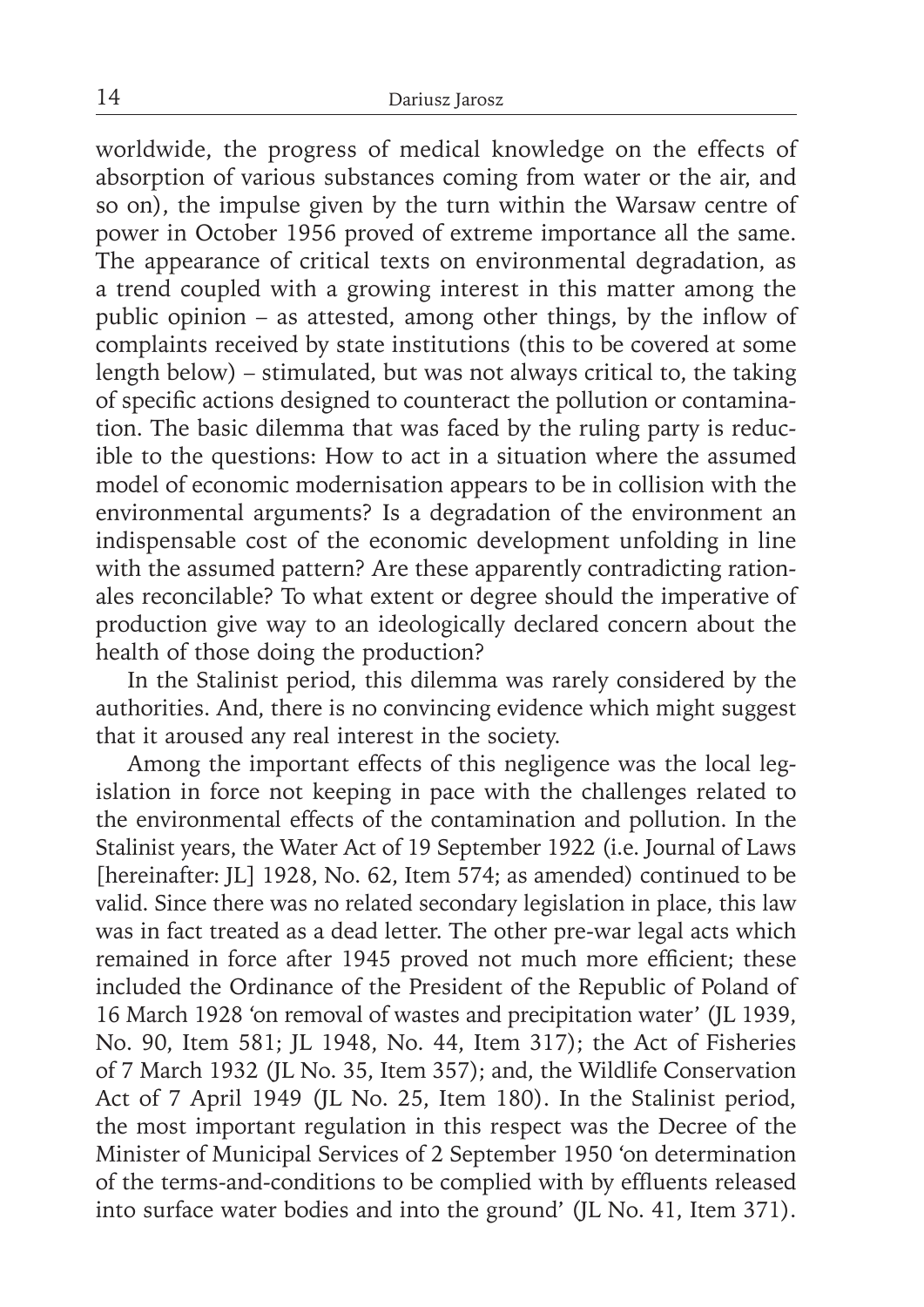Pursuant to this particular piece of legislation, categories of cleanness applicable with surface water were established. Also, the decree defined the notion of wastewater (Pol.: *ścieki*) for the first time. Yet, in the common opinion of the relevant government departments, this law was not observed, as was the case with so many other legal acts and regulations (enterprises reporting to the decree-issuing body having done no better in this respect).29

While aquatic contamination was finally addressed in terms of some (be it defective) legislation, no piece of law could possibly be identified for the early post-war period that would have regulated the quality of the atmospheric air. The earliest such acts were only generated in the 1960s, the same being true for legislation on protection of crops and soils.30

The legislation lagging behind the challenges related to the adverse effects of the developing industry and urbanisation on the environment coexisted with scarcity of efficient organisational structures that would have dealt with contamination of water and atmospheric air. Those which did exist (incl. the Inter-Voivodeship Committee for Protection of the Rivers in Katowice, Plenipotentiary of the Chairman of the PKPG for Potable and Industrial Water Management, Public Utilities Institute – the latter two set up in 1951, and various ministerial/departmental structures) undertook pioneering studies in the condition of the natural environment (via the emerging network of Research and Development Institutes affiliated to the Provincial Committees for Protection of the Rivers), but their impact on improvements in this respect was negligible.<sup>31</sup> Any specific problems were tackled on an ad-hoc basis, by way of confidential decisions, where the arguments for production tended to prevail over those advocating preservation of the environment.

During the de-Stalinization, institutions dealing with environmental protection expanded and new legislative acts were enacted in an attempt to balance the requirements of production and those of the natural

<sup>29</sup> AAN, MŻiGW, 156, Jan Krysiński, 'Ustawodawstwo o ochronie wód przed zanieczyszczeniem', Warszawa, 4 June 1958, npag.; *ibidem*, MŻiGW, 59, Czesław Wdowiak, 'Prawna ochrona wód przed zanieczyszczeniem w Polsce', Poznań, 1960 (paper delivered at a nationwide conference of provincial water law servants in Rzeszów), Poznań, Feb. 1960, npag.

<sup>30</sup> Klich (ed.), *System ochrony środowiska*, 35.

<sup>&</sup>lt;sup>31</sup> AAN, PKPG, 6661, Activity report by the Secretary of the Inter-Voivodeship Committee for Protection of the Rivers in Katowice as for 1951, npag.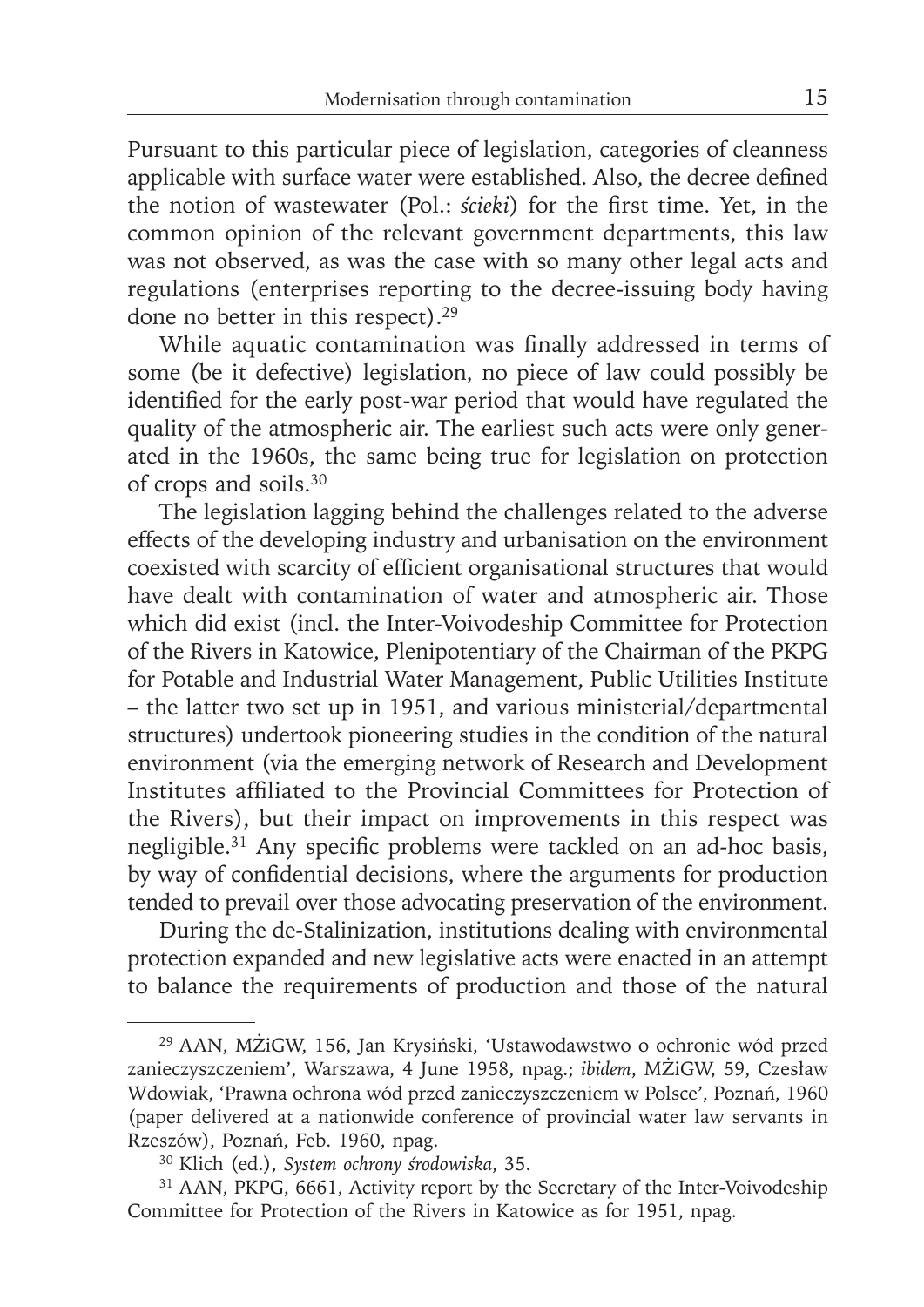environment. 1954 saw the establishment of a State Inspectorate for Protection of Water (*Państwowa Inspekcja Ochrony Wód*, PIOW), reporting to the Ministry of Municipal Services.<sup>32</sup> The Office of the Minister of Navigation and Water Management was set up pursuant to the Act of 28 May 1957 (JL No. 31, Item 130), tasked primarily with "exercising supervision over protection of waters against pollution and contamination, and over the sewage management system in its entirety".<sup>33</sup> The PIOW was eventually made subordinate to this body.<sup>34</sup> The relevant field inspection authorities (incl. seventeen provincial, i.e. voivodeship-based, and two municipal water protection inspectorates) were made part of the Water Management Departments (*Wydziały Gospodarki Wodnej*, WGWs) which were formed since the latter half of 1958 as bodies affiliated to the respective Presidiums of the Provincial National Councils (*Prezydium Wojewódzkiej Rady Narodowej*, PWRNs) and to the two so-called excluded municipalities, to be finally turned (1966) into Water Management and Air Protection Departments (*Wydziały Gospodarki Wodnej i Ochrony Powietrza*, WGWiOPs).35

In 1960, the Water Management Institute (*Instytut Gospodarki Wodnej*, IGW) was formed. This series of organisational changes was crowned by the appearance, also in 1960, of the Central Office for Water Management (*Centralny Urząd Gospodarki Wodnej*, CUGW) as the supreme administrative authority (with the Ministry of Navigation and Water Management being wound up) reporting directly to the President of the Council of Ministers (i.e. Prime Minister); the office ceased functioning in 1972.<sup>36</sup>

<sup>32 &#</sup>x27;Uchwała Prezydium Rządu nr 436 z 7 VII 1954 r. o Państwowej Inspekcji Ochrony Wód', *Monitor Polski* [Official Journal of the People's Republic of Poland], No. A-69, Item 863; 'Zarządzenie Ministra Gospodarki Komunalnej z 29 X 1954 w sprawie organizacji, szczegółowego zakresu działania oraz zasad i trybu postępowania Państwowej Inspekcji Ochrony Wód', *Monitor Polski*, No. 119, Item 1680.

<sup>&</sup>lt;sup>33</sup> AAN, MŻiGW, ref. no. 156, Act of 28 May 1957 establishing the office of the Minister of Navigation and Water Management, npag.

<sup>34</sup>*Ibidem*; AAN, MŻiGW, 156, Krysiński, 'Ustawodawstwo o ochronie wód'.

<sup>&</sup>lt;sup>35</sup> See Ordinance of the Council of Ministers of 17 May 1966, amending the Ordinance of 24 Nov. 1961 'on the rules of formation of departments by Presidiums of National Councils' (JL No. 18, Item 115).

<sup>36</sup> Jan Krysiński, 'Węzłowe problemy ochrony czystości wód (organizacyjne, techniczno-ekonomiczne i prawne)', *Gospodarka Wodna*, 10 (1961), 416–20; Act of 14 June 1960 'on the establishment of the Central Office for Water Management and the turning of the office of Minister of Navigation and Water Management into the office of Minister of Navigation' (JL No. 29, Item 163).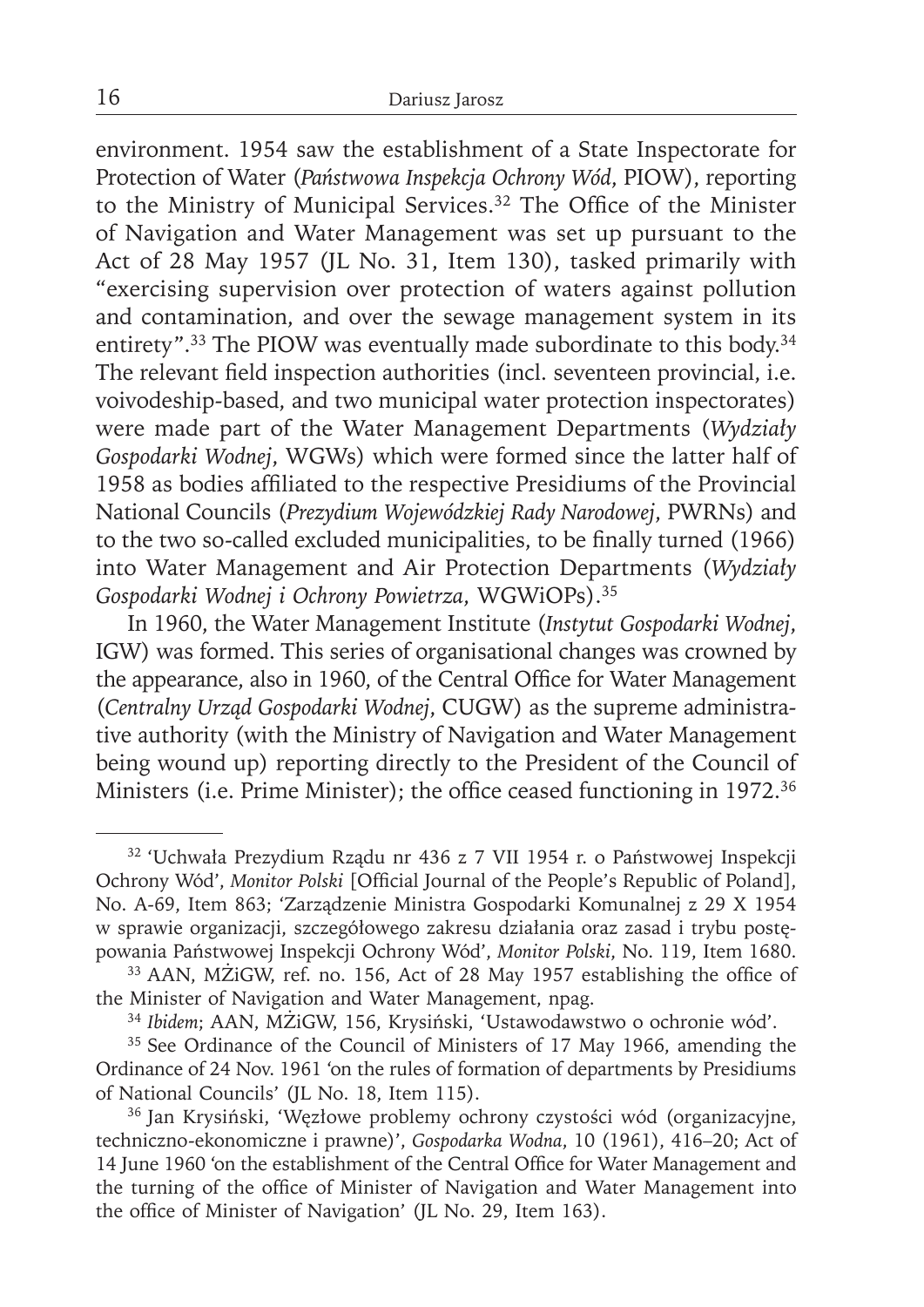As part of it, the post was set up in 1964 of the Chief Inspector of Water Protection (Główny Inspektor Ochrony Wód) acting on authorisation of the Chairman of the CUGW;37 in 1966, a Council for Protection of the Atmospheric Air (*Rada Ochrony Powietrza Atmosferycznego*) was established (as an advisory body).38 By instruction of the CUGW Chairman, the major research and measurement work in respect of dissemination of pollution in the atmospheric air were entrusted, as from 1966, to the State Hydrological and Meteorological Institute (*Państwowy Instytut Hydrologiczno-Meteorologiczny*, PIHM). An Office for Protection of the Atmospheric Air was set up as part of the Central Office.<sup>39</sup>

The specialised staff dealing with protection of waters and the air in the field was expanding. By 1962, the WGWs (themselves initially formed in all the voivodeships and 'excluded municipalities') had a total of 21 water and effluent research laboratories established. In 1960-4, a total of 116 regional WGWs were set up as bodies affiliated to presidiums of the district National Councils. The Provincial Inspectorates for Protection of Water, being the PIOW's local bodies, within all the PWRNs, had as at the end of 1964 47 inspectors and 327 employees working at the 21 water and effluent research laboratories, including 203 members of engineering and technical staff.<sup>40</sup> In 1970, most of the Water Management and Air Protection Departments had one inspector for air protection employed in each; the Katowice department had as many as four such inspectors, whilst Cracow, Opole, Poznań, Łódź and the Capital City of Warsaw had two each. There were 13 air protection laboratories.<sup>41</sup>

<sup>&</sup>lt;sup>37</sup> AAN, Central Office for Water Management (Centralny Urząd Gospodarki *Wodnej* [hereinafter: CUGW]), 823, 'Notice of the Chief Inspector of Water Protection re. actions taken with respect to protection of waters against contamination and pollution as for 1965, and the lines of action', Warszawa, Dec. 1965, npag.

 $38$  Instruction No. 59 of the President of the Council of Ministers of 21 September 1966 'on the establishment of the Council for Protection of the Atmospheric Air, affiliated to the CUGW' (unpublished; reprinted in Wacław Tarasiewicz (ed.), *Ochrona powietrza atmosferycznego przed zanieczyszczeniem (przepisy i objaśnienia). Według stanu prawnego na dzień 1 czerwca 1968* (Warszawa, 1968), 83–4.

<sup>&</sup>lt;sup>39</sup> AAN, CUGW, 57 (4/70), Elaboration of the lines of development of the research-and-development facilities of the CUGW in regard of protection of the atmospheric air, [1970], npag.

<sup>40</sup> AAN, CUGW, 5, vol. ii, Analysis and evaluation of the operations of the services protecting water against pollution, Warszawa, July 1965, npag.

<sup>41</sup> AAN, CUGW, 69, vol. vi, CUGW, 'Bieżące problemy ochrony powietrza atmosferycznego' (Current issues related to protection of the atmospheric air), Warszawa, Nov. 1970, npag.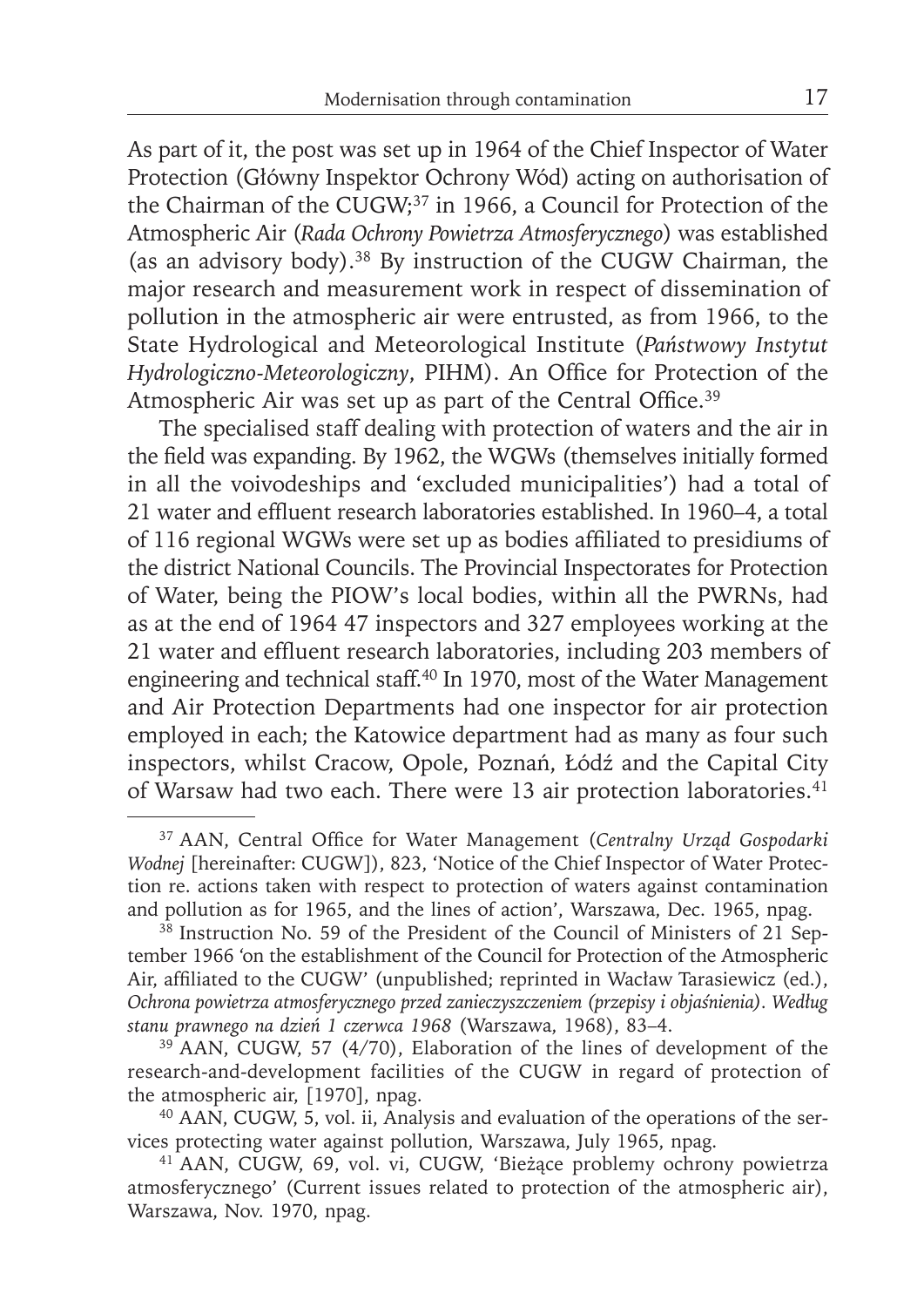The standards of professional education of those who dealt with environmental pollutions and contaminations gradually improved. As of 1970, the Universities of Technology in Gliwice, Warsaw and Wrocław offered postgraduate studies in protection of the air.<sup>42</sup> These organisational changes resulted from the adoption of legislative solutions that marked a new approach toward water protection problems. It was commenced by the Ordinance of the President of the Council of Ministers No. 147 'on application of measures preventing contamination of surface waters with effluents', issued on 23 June 1954. The Prime Minister thereby bound the ministers in charge of establishments generating wastewater to issue orders enabling thorough review of treatment appliances, rendering such equipment fully operational, and establish a system of wastewater control, part of which would be chemical testing done on a daily basis.<sup>43</sup> An appendix attached thereto detailed the plants whose wastewaters caused the most severe contamination of the water of the Vistula; the list included 13 coalmines, 11 ironworks, 3 zinc plants, 2 oil refineries, 2 cellulose and paper mills, 2 chemical establishments, and 1 coke-chemical plant.<sup>44</sup>

On 20 August 1955, Resolution No. 668 of the Presidium of the Government 'on protection of waters against pollution and counteracting the adverse effects of wastewater and economic use of the same' was issued. The ministers in charge of establishments generating effluents were obligated to find appropriate solutions to treat such sewage, within their respective departments. The regulation provided that designing of any construction, redevelopment, upgrade, or extension of any establishment that discharges wastewater into surface water should be impermissible without a reasonable solution proposed with respect to treatment preventing the detrimental effects of sewage.45 The Act 'on

<sup>42</sup>*Ibidem*.

<sup>43</sup> AAN, MŻiGW, 156, Krysiński, 'Ustawodawstwo o ochronie wód'.

<sup>44</sup> AAN, MŻiGW, 156, List of the establishments generating the wastewater that causes the severest contamination of water in the Vistula River, npag.

<sup>45</sup> AAN, MŻiGW, 156, Krysiński, 'Ustawodawstwo o ochronie wód'; AAN, MŻiGW, 57, Resolution No. 668/55 of the Presidium of the Government of 20 August 1955 'on protection of waters against pollution and counteracting the adverse effects of wastewater and economic use of the same', npag. Practical application of this Resolution was hampered owing to its vague wording and lack of relevant secondary legislation. See AAN, MŻiGW, 156, A report of the State Inspectorate for Protection of Water, [after 30 June 1957], npag.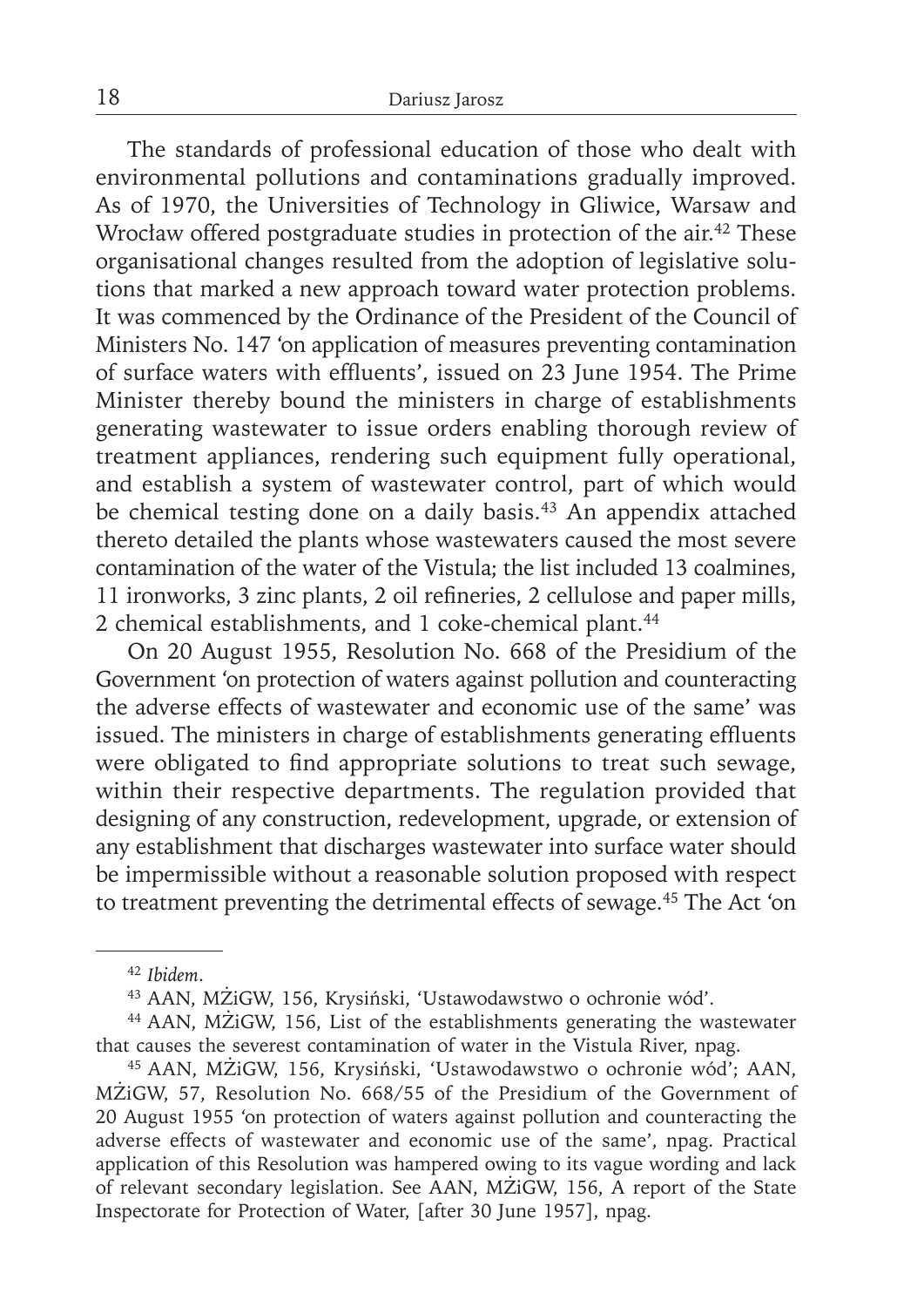protection of water against pollution and contamination' was adopted on 31 January 1961 (JL No. 5, Item 33); based thereupon, an Ordinance of the President of the Council of Ministers 'determining the allowable norms of contamination of water and the terms-and-conditions to be complied with by effluents discharged into water and the ground' was issued on 28 February 1962. The provisions of the Act of 31 January 1961 were included, with a slightly amended wording, in the Water Law adopted on 30 May 1962 (JL No. 34, Item 158).<sup>46</sup>

Air pollution legislation was much less advanced at the time. On 1 March 1961, the Council of Ministers adopted a Resolution (unpublished) No. 91 'on reduction of air pollution within the area of the GOP'. The aforementioned Water Law provided (in Art. 82, Item 4) that it should be applicable also with respect to the air being polluted in a way that may cause harmful contamination of water. Resolution No. 7 of the Council of Ministers of 12 January 1965 (unpublished) defined the CUGW as a public administration authority responsible for protection of air.47 Also the ministries produced relevant standards or norms.48 The Act of 21 April 1966 'on protection of the atmospheric air against pollution and contamination' (JL No. 14, Item 87) was the first piece of legislation to regulate this aspect in a general manner.

The actual wording of these legal acts was subject to compromise, the decisions made in this respect being only partly clear today, in light of the extant source materials. Why were they finally adopted or enacted? It was difficult to balance the diverse arguments or rationales. The post-war communist Poland was far from democratic; questions this important would normally have been subject to open public debate. But even the fragmentary knowledge we have today of the legislation, primarily with respect to water protection, indicates that – apart from the abovementioned incentives such as concern for the health of citizens and about the natural environment as such – the reason of primary

<sup>46</sup> Brzeziński, *Ochrona prawna*, 155–9; AAN, MŻiGW, 60, A note regarding the Bill on protection of waters against contamination and pollution, Warszawa, 18 Oct. 1960 [CUGW], npag.

<sup>47</sup> Adam Jaroszyński, *Ochrona prawna zasobów naturalnych w PRL* (Warszawa, 1972), 167; Tarasiewicz, *Ochrona powietrza*, 3–4.

<sup>48</sup> AAN, NIK, II, 23/224, Checking the delivery of Resolution no. 91/61 of the Council of Ministers of 1 March 1961 and Order no. 110/61 of the Minister of Mining and Power Industry of 5 October 1961 'on reduction of the pollution of air with fly ashes and gases', Katowice, 2 Oct. 1962, c. 157.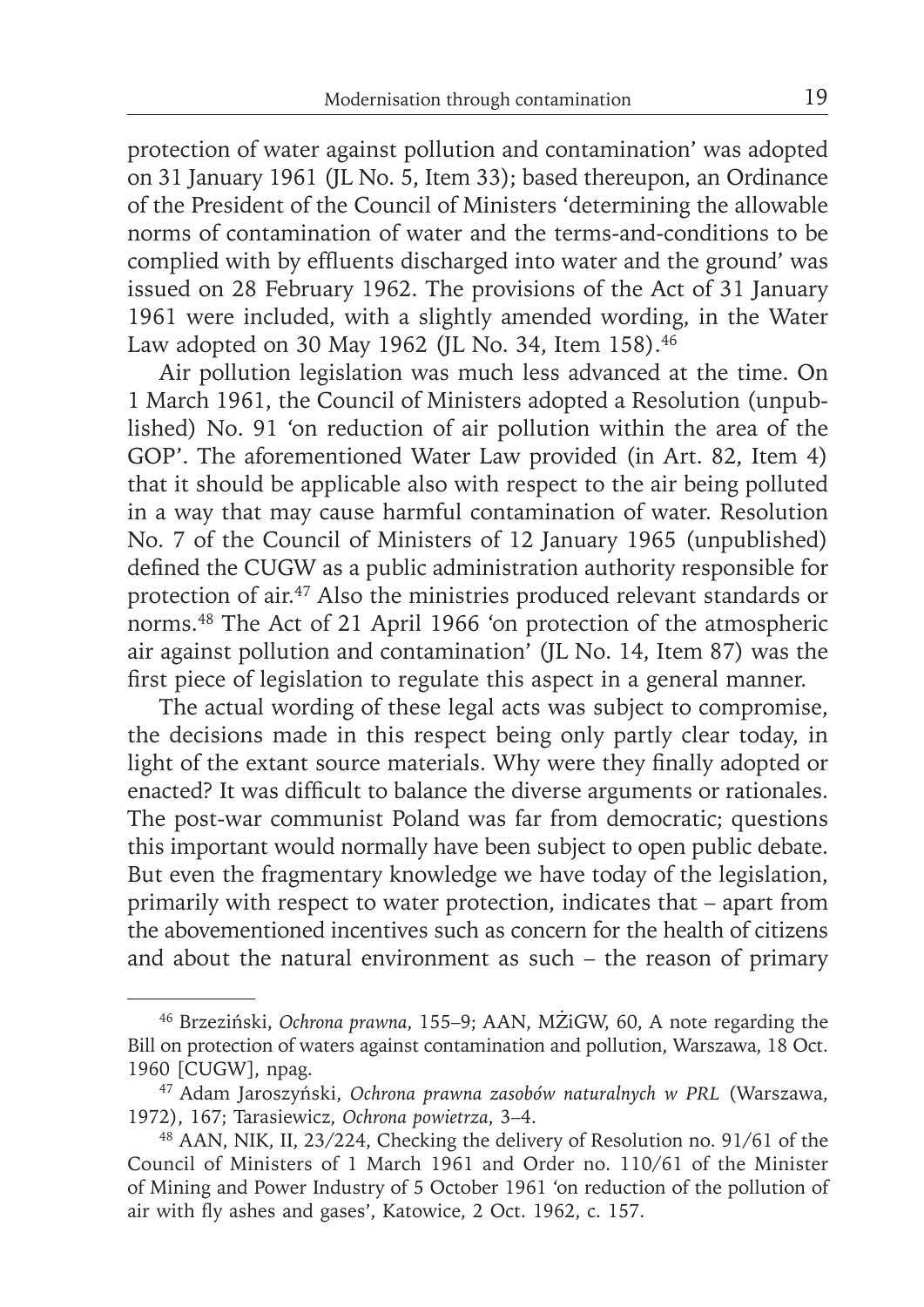importance was, paradoxically, the challenges of industrial production and the interests of various industrial lobbies, many of which are hard to precisely identify.

The contamination and pollution of the environment in the former half of the 1950s became so extreme that it hindered the delivery of production plans by establishments, which directly translated to the payrolls of their employees (or, could otherwise have affected them). Contamination of the waters by cities or factories equipped with no sewage treatment plants rendered difficult, if not prevented, the use of untreated water in a number of technological processes.

On the other hand, the pressure groups (ministries, industrial unions) agglomerating the establishments of 'dirt-generating' industries (mining, metallurgy, textile industry, paper industry, metal industry, food industry) realised that adoption of a legislation that would make them arrange for expensive (but often not-quite-efficient) treatment appliances might have an adverse effect on their financial standing.

Such a way of thinking probably influenced the line of discussion on the legislation on water protection, particularly the aforementioned Act of 31 January 1961 and the Water Law of 30 May 1962.49 Both these legal acts used the term 'contamination of water' [Pol.: *skażenie wody*] (the Water Law spoke of 'harmful contamination of water') which was meant to denote changes causing that "water is no more useful in terms of municipal, industrial, agricultural, fishing, and other". In the opinion of the CUGW managerial team, it meant parting with the previously prevalent view (which used to be present in the legislation that remained in force until 1961) whereby any instance of contamination or pollution in excess of the common use measure was detrimental and intolerable. The rigorous and unrealistic requirements of the regulations binding until 1961 not only caused, as CUGW officials found it, an increase in the cost of construction of the appliances, often noncommensurable with the effects, but often some yet-insurmountable difficulties as far as technological solutions were concerned.

In this approach, water protection plans ought to have taken into account the real technical and economic potential of wastewater treatment and the obvious current needs of consumers of water resources.<sup>50</sup>

<sup>49</sup> Brzeziński, *Ochrona prawna*, 155–9; AAN, MŻiGW, 60, A note regarding the Bill.<br>50 AAN, MŻiGW, 60, A note regarding the Bill.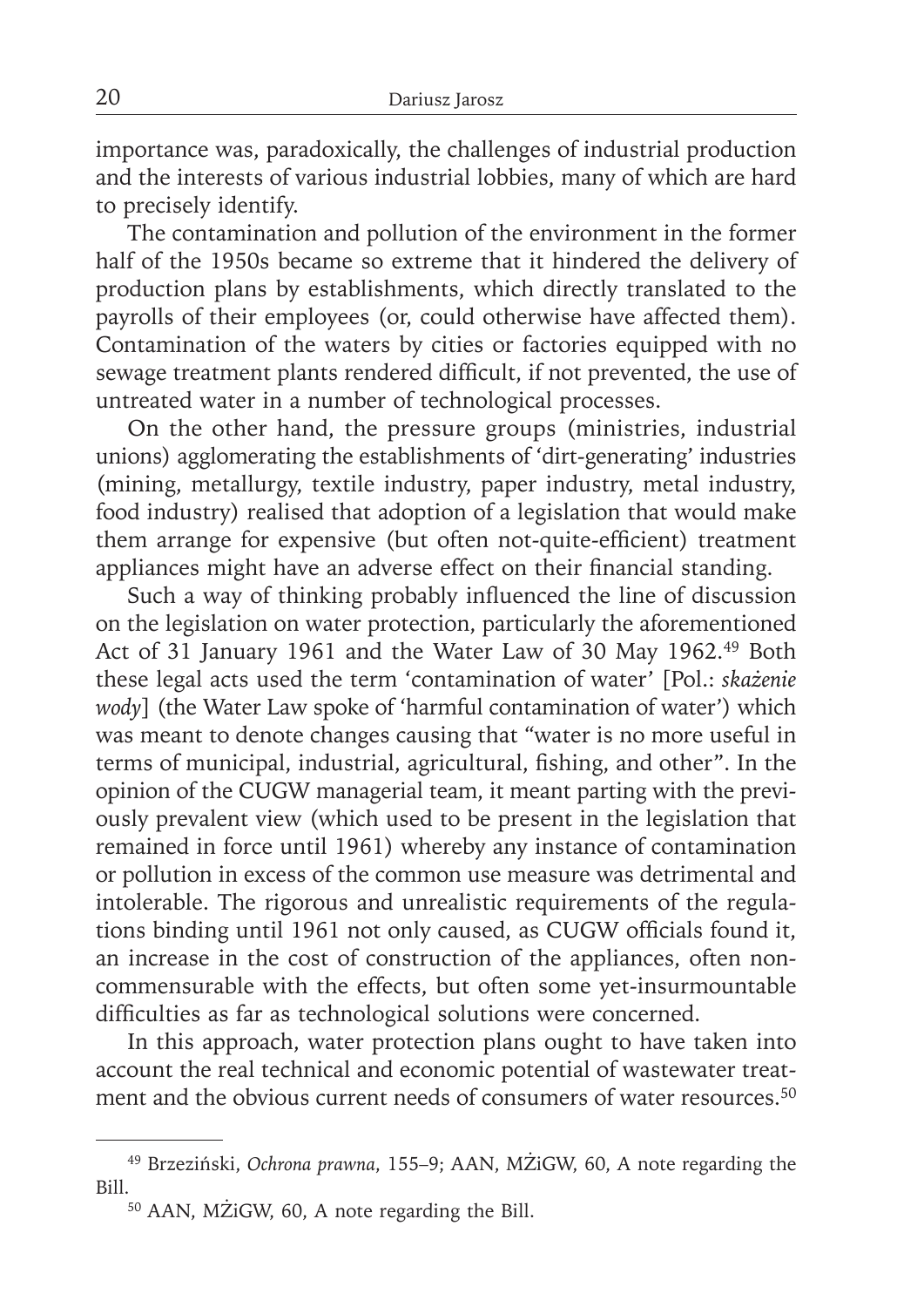Detrimental contamination of water – in excess of the cleanness degree envisioned for a given drainage basin – was prohibited.<sup>51</sup> Release into inland waters (or, to inland maritime waters and territorial sea) of substances or energies that might cause a harmful contamination or pollution of such water called for obtaining a permit under the Water Law. Such permit was issued based on the designs of water management structures (treatment appliances) required for use of the water, and was meant to specify the quantities, condition and composition of the effluents being disposed. In case of failure in observance of these principles, the permit could have been cancelled. The establishments which, as of the entry-into-force date of the Act of 31 January 1961 (i.e. 9 February), did not have the required appliances to protect water against contamination had to be gradually equipped with them, as per the decisions of the Council of Ministers made on request of the Chairman of the CUGW submitted in agreement with the Chairman of the Planning Committee affiliated to the Council of Ministers and the ministries involved. Until then, they could legally and with impunity discharge into water effluents in the amounts, condition and composition such as they were on 9 February 1961 (Art. 166, Item 6 of the Water Law). The plants that had facilities preventing contamination of water, but had no permits issued under the Water Law, were bound to obtain the same by a determined date. The Water Law provided for establishment of protection zones for springs and water intakes for purposes of consumption.<sup>52</sup>

Both the 1961 Act and the Water Law of 1962 provided for penalties for excessive pollution of water, to be administered by the public prosecutor's office, penal administrative boards, and water management sectors (air protection was included since 1966). The pecuniary penalties were charged against the establishment's business operations.<sup>53</sup>

As testified by the preserved archival documents, the final versions of the proposed solutions were subject to controversy. The January bill was debated at a Government session on 31 December 1959, arousing some 'fundamental objections', particularly from the Minister of Light Industry. The controversy concerned the provision whereby any change

<sup>51</sup> Stanisława Surowiec, 'Uwagi do ustawy o ochronie wód przed zanieczyszczeniem', *Gospodarka Wodna*, 10 (1961), 426–7.

<sup>52</sup> Brzeziński, *Ochrona prawna*, 155–71.

<sup>53</sup>*Ibidem*, 187.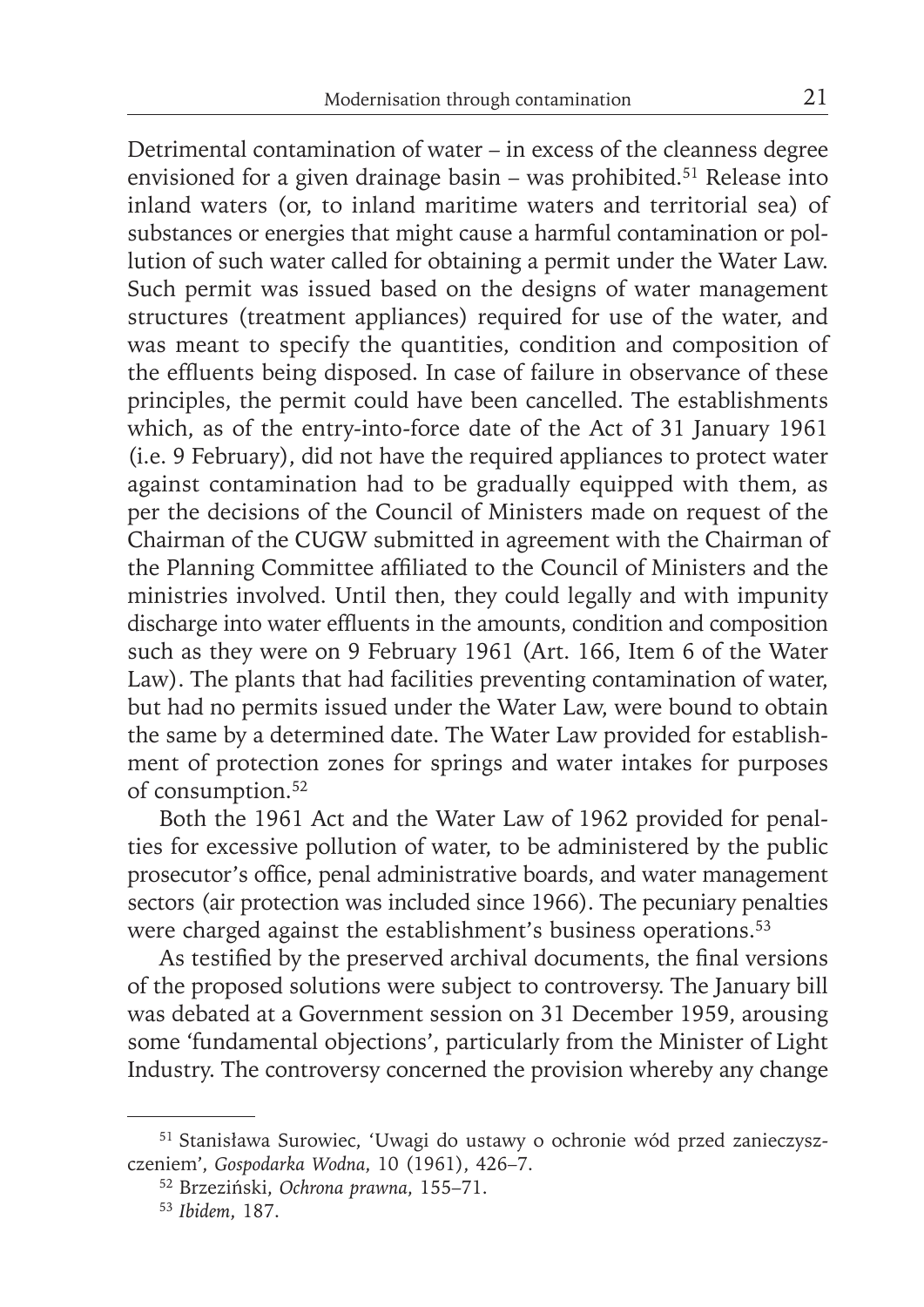in the production processes which might contribute, in a permanent manner, to increased quantity, influence the condition or composition of wastewater released into waters, shall be subject to conciliation with the administrative authority in charge of water economy. The Minister insisted on a more rigorous regulation, whereby "any change in the production processes may not imply any discharge whatsoever into production water recipients with a contamination load any higher than predetermined".54 Objections were raised by the Minister of Heavy Industry with respect to the implementing regulation under the law of January, which standardised the admissible quantities, compositions and condition of effluents discharged into water. In this particular case, the Minister considered the projected restrictions too severe.55 This particular case shows how complicated were the lines of division and incentives driving those at the centre of power, with a real influence on the state's legal system.

The rationale behind the solutions adopted in the Act of 21 April 1966 'on protection of the atmospheric air from pollution' was similar to that related to the 'water laws'. Hence, the air was subject to protection against pollution or contamination that is burdensome to humans or has adverse effect on human health or on the climate, plant vegetation, animal rearing, useful value of soils or waters, or one that causes other losses to the national economy (Art. 1.1). Air pollution was defined as "introduction thereinto of solid, liquid and gaseous substances … in quantities or type such that may cause excess of the allowable concentrations in the atmospheric air" (Art. 1.2). These 'allowable concentrations' were to be determined by the Council of Ministers by way of an ordinance.56 Any establishments whose operations might cause an excess of these limits were bound to construct, install and operate the appropriate protective appliances  $(Art. 3.1).<sup>57</sup>$  The projected zoning plans

<sup>54</sup> AAN, MŻiGW, 60, A note to Cit. Janusz Grochulski, MSc. Eng., Vice Minister of Navigation and Water Management, Warszawa, 26 Jan. 1960, npag.

<sup>&</sup>lt;sup>55</sup> Ibidem, Minister of Heavy Industry to the Office of the Council of Ministers, Warszawa, 6 May 1960, npag.

<sup>56</sup> See Ordinance of the Council of Ministers of 13 September 1966 'on the allowable concentrations of substances in the atmospheric air' (JL No. 42, Item 253).

<sup>&</sup>lt;sup>57</sup> The construction of such equipment was regulated by the Ordinance of the Council of Ministers of 23 March 1967 'on the protection zones established for protection of the atmospheric air against pollution' (JL No. 15, Item 66) and the Instruction of the Chairman of the CUGW of 30 May 1967 'on the width of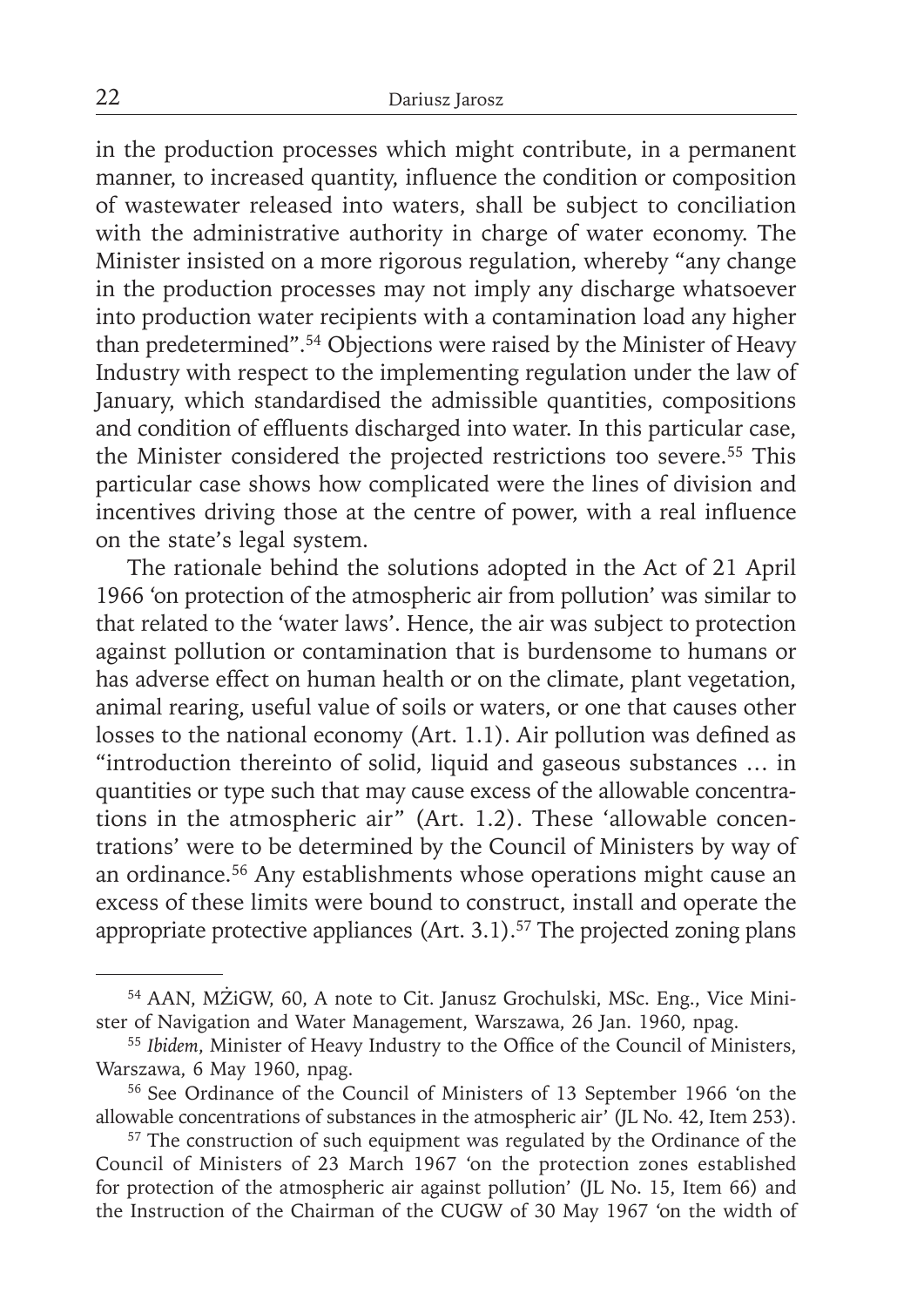and the location of a plant whose operations could possibly imply an excess in the admissible concentrations of noxious substances in the air ought henceforth to be reconciled with the relevant body in charge of protection of the atmospheric air (Art. 4.2).

The plants or factories discharging substances into the air, which existed as of the date the law in question was made effective, were obligated to report to the provincial (voivodeship) air protection bodies the data specifying the quantities and composition of these substances. The role of the said bodies was to determine, in agreement with the competent state sanitary inspector, for each of the reporting establishments the type and amount of substances 'allowable for release' and bind them to "construct, install and operate the appropriate appliances or to apply the relevant [protective] measures", and prescribe the time-limits for delivery of these duties (Arts. 13.1 and 13.2). Who should have failed, in spite of the obligation to that effect, to have constructed, erected or installed, and/or operated the appropriate protective appliances, or refrained from applying the protective measures in maintenance of spoil heaps or dumping grounds, or failed to measure the concentrations of substances in the air, or to report on the data regarding the type or quantity of such substances, was subject to penalty of fine of up to 4,500 złoty under the penal administrative case-law procedure. The monetary penalties charged against the business results of enterprises (and affecting the employee benefit funds) were to be administered for exceeded limits in the type and quantity of substances allowable for release (Arts. 15.1 and 15.2). The actual amounts and collection procedure were to be determined by the Council of Ministers (Art. 15.3).58 The importance of this piece of legislation was debilitated by two provisions contained in its final section: the Act was not to be applicable to protection of air within enclosed or confined spaces (Art.  $16)$ <sup>59</sup> and to effects of radioactive substances (Art. 17). Dated

protection zones established to protect the atmospheric air from pollution', *Monitor Polski*, No. 32, Item 152.

<sup>58</sup> See Ordinance of the Council of Ministers of 26 Sept. 1967 'on the rules regarding the determination of the amounts of pecuniary punishments administered to establishments for excessive quantities of dusts allowable for release into the atmospheric air' (JL No. 40, Item 203).

<sup>&</sup>lt;sup>59</sup> In this particular case, air protection was regulated by the Health-and-Safetyat-Work Act of 30 March 1965 (JL No. 13, item 91). As per Art. 19.1 thereof, the highest allowable concentration of substances hazardous to the health were to be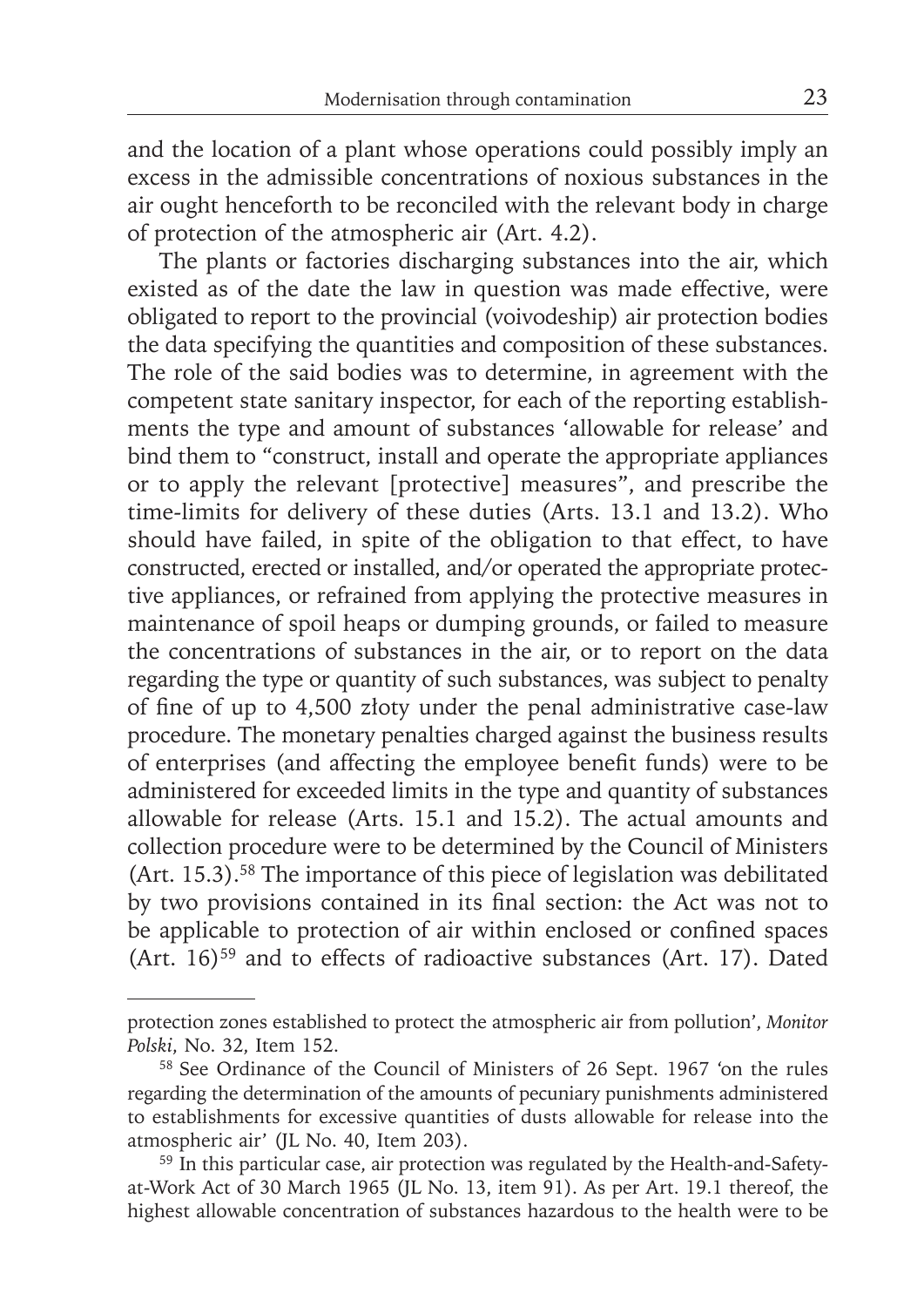31 January 1970, the Resolution of the Council of Ministers No. 18 'on protection of forests from adverse effects of harmful dusts and gases emitted by industrial establishments' (*Monitor Polski*, No. 4, Item 33) laid down the obligations of such establishments to cover the costs and expenses of 'special forest management' applied in the zones threatened by the effects of polluted air.

All in all, one may find that in light of the legislation adopted in the 1960s the air and the waters within the territory of Poland were to be cleaner than before – which did not, however, make them entirely clean. To what extent they could remain contaminated was subject to top-down decisions and prearrangements made at the central level of authorities. The decision-making bodies were certainly not (or, not entirely) driven by environmental protection standards but, primarily, by the internal determinants of economic development.

#### IV

#### ENVIRONMENTAL PROTECTION IN ACTION

And, what did this mean in practice? The aforementioned laws and regulations collided with the production priorities adhered to by industrial establishments.60 As regards the Water Law under analysis, the crucial dilemmas were: "Is refusal to a permit for use of water by discharge of effluents allowable in the event that such particular use is critical to the delivery of the establishment's planned tasks?"61 And,

set by the Council of Ministers by way of an ordinance, on request from or consultation with the Central Council of Trade Unions (*Centralna Rada Związków Zawodowych*, CRZZ). Detailed health-and-safety-at-work regulations could be issued by the ministers in agreement with the Minister of Health and Social Care, under reconciliation with the central boards of the trade unions involved.

 $60$  Such was the wording used, for instance, in an official CUGW document prepared for an offsite session of the CUGW College [i.e. council] in Katowice, 1–2 March 1965, entitled 'Communication re. the central problems of water management – in particular, supplies of water to Silesia, viewed against the Long-Term Plan for the Water Management of the Silesian-Cracow Industrial District' (AAN, CUGW, 56, vol. lxii, npag.); quote: "The reason for the unsatisfactory effects in achieving the planned cleanness of water is, among other aspects, the fact that construction and operation of wastewater treatment and neutralisation appliances is approached by the Departments [in charge] as side tasks, which always give way to production."

<sup>61</sup> Brzeziński, *Ochrona prawna*, 161.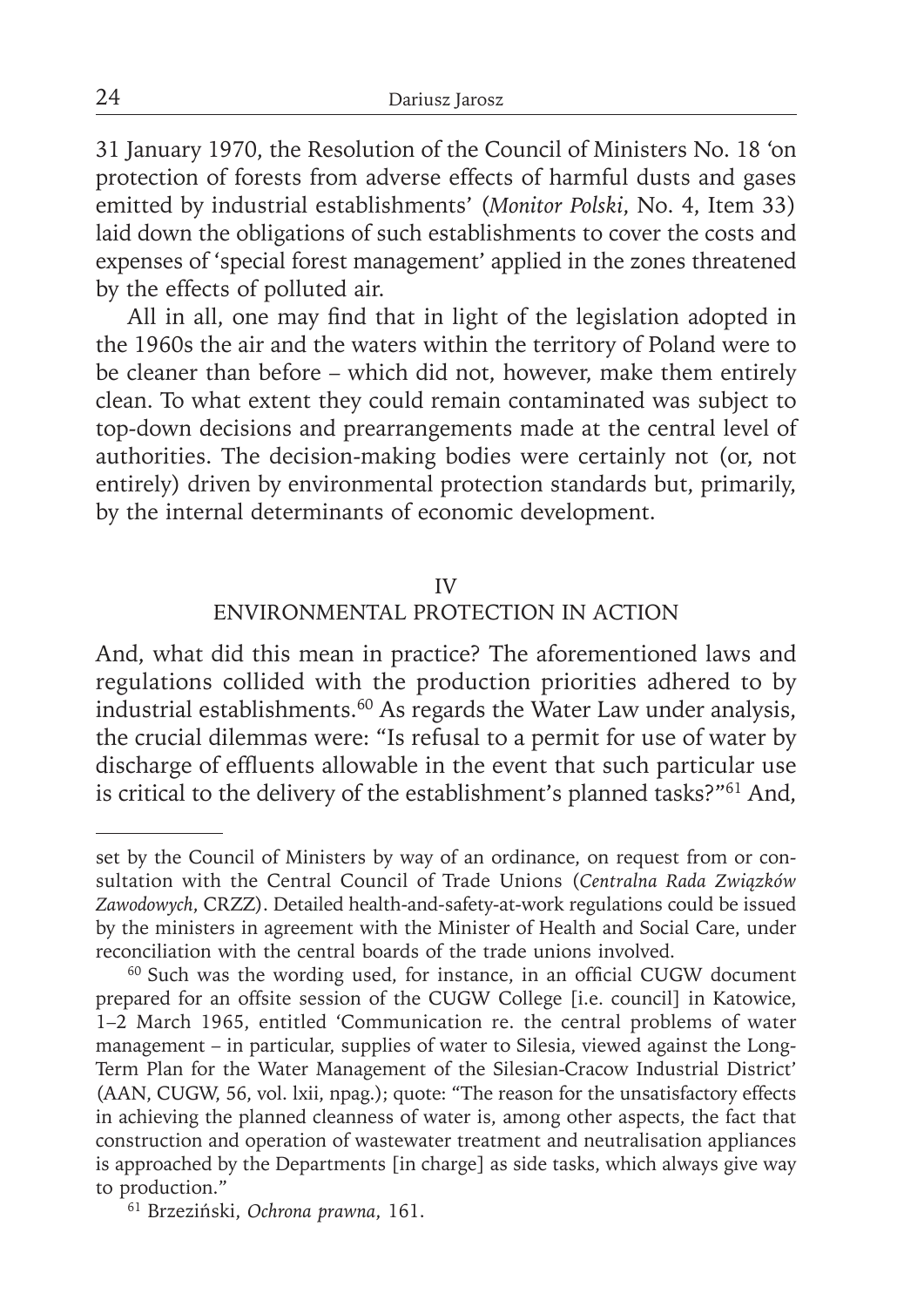is the concrete enterprise, rather than the State as its owner, to be held responsible for lack of sewage treatment appliances? Such questions were subject to discussion among lawyers.62 How were they tackled in the enterprises' daily practice?

Harmful contamination of water (and pollution of air, the awareness of which was very low) was subject to penalisation. Yet, penalties were imposed reluctantly, selectively, and at random. In 1967 alone – a few years after the adoption of the Water Law – the number of applications for punishment under the various procedures adopted by public prosecutor offices and administration authorities was in excess of 240, with only a fraction of these cases concluded with a penalty charged to the perpetrators of contamination of rivers.<sup>63</sup>

The penalties reckoned resulting from the legal action instituted as prescribed by the regulations varied by region and sector. They were relatively the highest for hard coal mines. For example, in 1967, the establishments reporting to the Ministry of Mining and Power Industry were charged with fines totalling 2,610,691.60 złoty under Art. 160 of the Water Law, with the total amount of fines so imposed countrywide being in excess of 33 million złoty.<sup>64</sup>

The law in force also provided imposition of individual fines. What were the amounts? We have only got the data for selected sectors and voivodeships. A breakdown of directors and managers of plants punished with a fine by minor penal administrative courts (so-called *kolegium*s), dated March 1968, for the Voivodeship of Lublin lists eleven names, the highest fines having been imposed on the Chief Technologist with the Klemensów sugar factory (3,500 złoty) and the Director of the sugar mill of Werbkowice (3,125 złoty).<sup>65</sup>

64 AAN, CUGW, 912, Punishments under Article 160 of the Water Law administered to establishments reporting to the Ministry of Mining and Power Industry, npag.

<sup>65</sup> AAN, CUGW, 912, A breakdown of the Directors and Managers of the establishments that have been punished with individual pecuniary penalties (minor penal

<sup>62</sup>*Ibidem*, 161–3.

<sup>63</sup> AAN, CUGW, 69, vol. vi, Communication of the Chairman of the CUGW re. the execution of the Act entitled 'Prawo Wodne' (The Water Law) – protection of water from contamination and pollution, [1970], npag.; AAN, CUGW, 69, vol. ii, 'Information on the current state-of-affairs and tasks regarding protection of waters against contamination', [1967], npag.; AAN, CUGW, 69, t. iv, Communication of the Chairman of the CUGW re. delivery of the water management plan countrywide and the plan and budget of the CUGW as for 1967, Warszawa, June 1968, npag.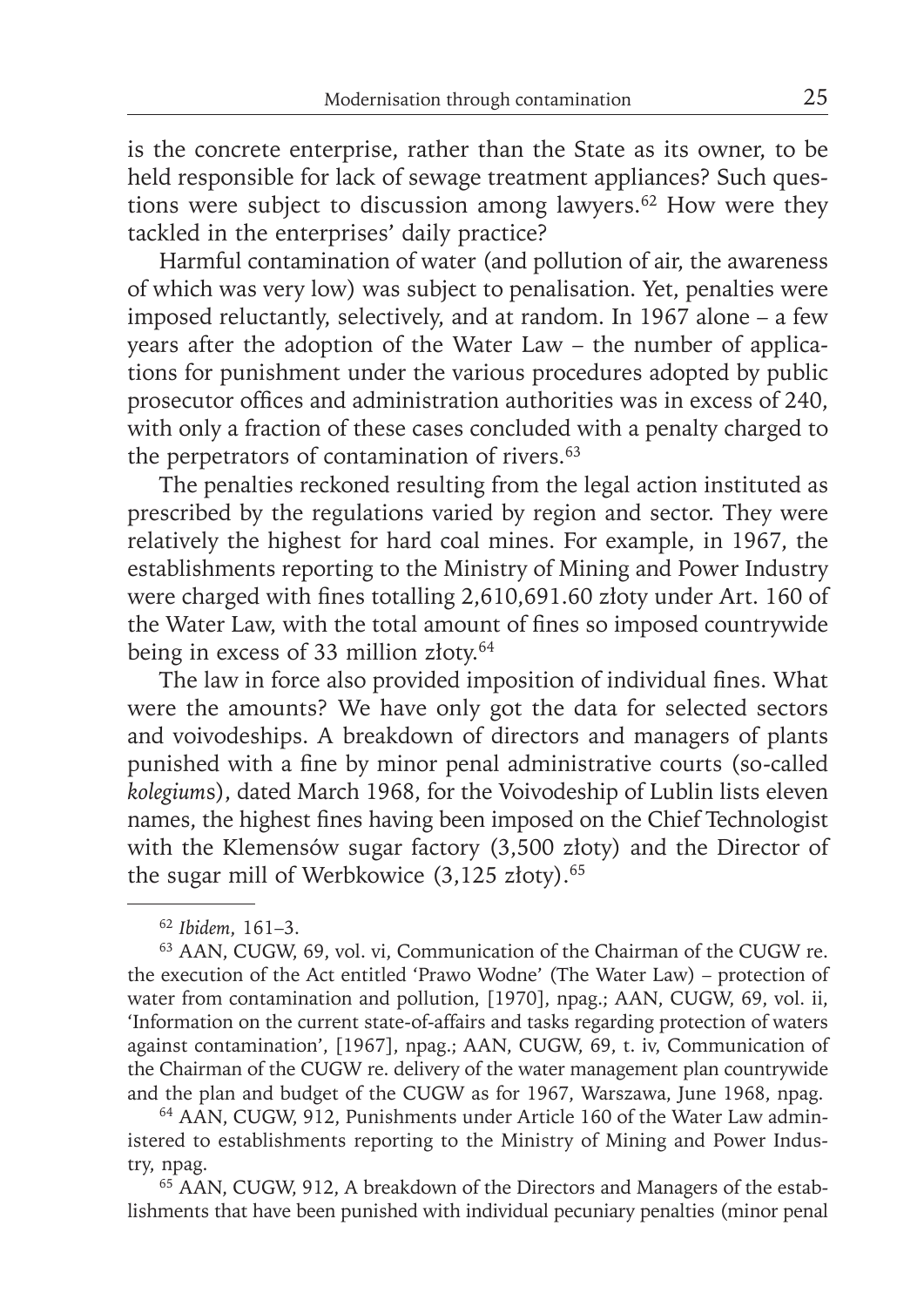Eradication of polluters was a hard job, starting with detecting and identifying the very fact of contamination. As Agata Zawieruszanka, for instance, remarked in a 1966 release of the biweekly *Prawo i Życie*, a total of 44 members of staff of the Provincial Inspectorates of Water Protection took care of instituting cases related to contamination of water; the remaining 350 Inspectorate workers, on the county level, dealt with protection of waters occasionally.

With a staffing like this, a mere forty-four, how could one possibly speak of any efficient control, even with respect to the lower-industrialised voivodeships? The circumstances being, just few hours of delay in sampling the contaminated water for analysis has a decisive impact on whether to initiate an investigation, or to terminate it. Further on, the party applying for imposition of a penalty under the penal administrative procedure or based on the criminal proceedings is bound to submit complete evidence, otherwise the public prosecutor will reject the notification 'just like that'. I am *not* aware of any incident where a public prosecutor's office would have taken immediate *ex-officio* action solely on the basis of a report stating that a river has been contaminated, by opening an investigation and seeking the perpetrator. … The county minor courts receiving applications for punishing one director or the other – who usually is a local notable – normally assume a tolerant approach toward the case and readily look for some formal ploys … just to free themselves from the need to resolve the case. The [Civic] Militia? They have never taken charge of such matters yet.<sup>66</sup>

The related files seem to confirm the observation that the public prosecutors were rather moderately inclined toward running investigations in cases of the sort. Symptomatic in this respect was the case of the 'Szczygłowice' Hard Coal Mine in Szczygłowice, County [*powiat*] of Rybnik. A penalty was administered based upon the entity having discharged, without an appropriate water supply and sewage effluent disposal licence, of untreated washery effluent to a stream called Książenicki, a tributary of the Bierawka River. Harmful contamination was evidenced as for 29 July to 5 August 1966 and, to a lesser degree, between 6 August and 10 September 1966. The Mine was imposed a fine of 602,411.25 złoty, under Art. 160 of the Water Law.

administrative courts) for harmful contamination of water [in the] Voivodeship of Lublin, 25 March 1968, npag. As of 1968, the average salary in the 'collectivised' (i.e. State-run) industry equalled 2,447 złoty. Cf. Central Statistical Office (*Główny Urząd Statystyczny*, GUS), *Rocznik statystyczny* [Statistical Yearbook] (1971), 7, Table I.

<sup>66</sup> Agata Zawieruszanka, 'Wodę wyżej!', *Prawo i Życie*, 18 (1967), 1 and 5.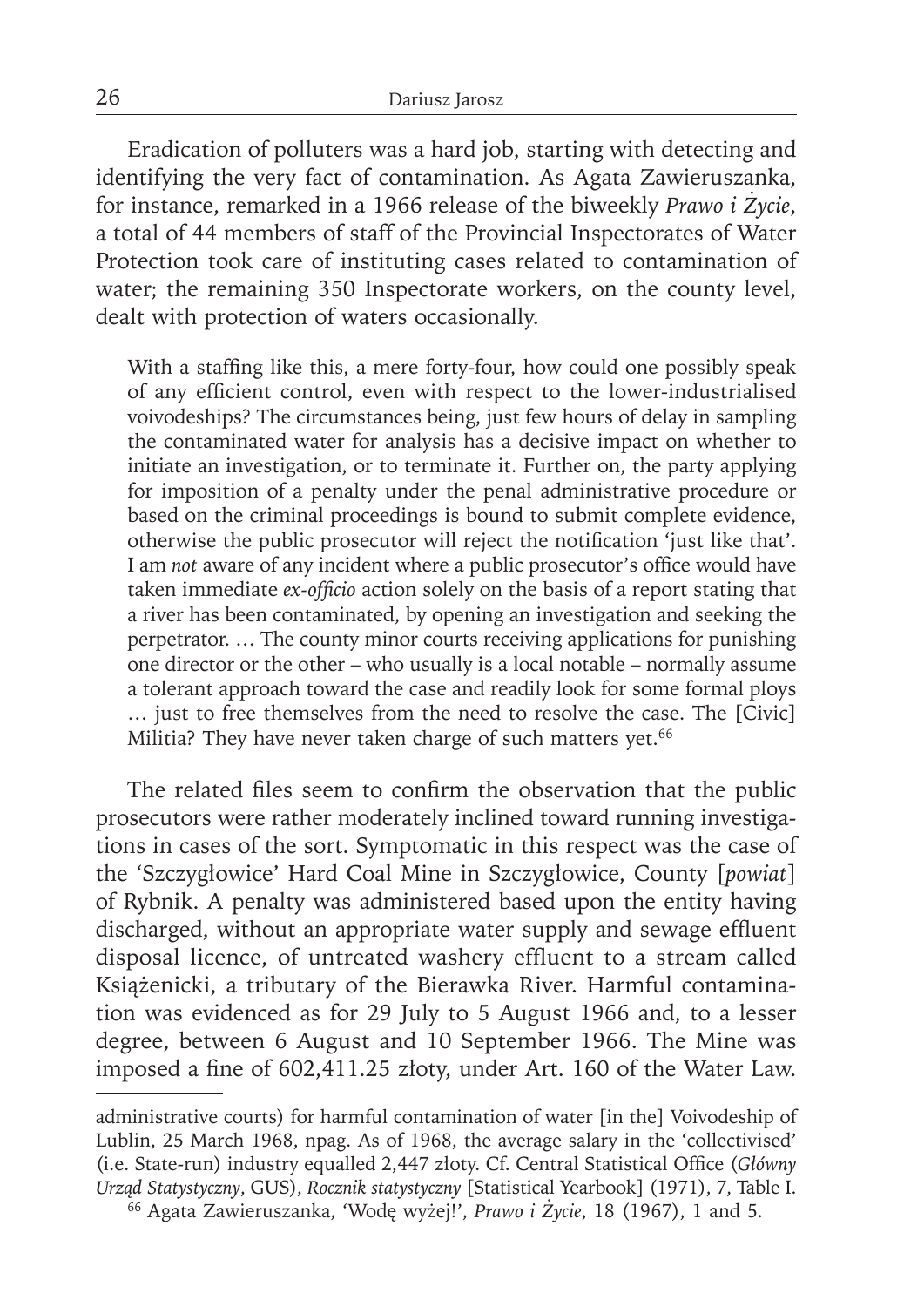The enterprise appealed against the amount to the CUGW. Along with criminal procedure instituted under Art. 160, complaint was filed to the County Public Prosecutor's Office in Rybnik regarding the aforesaid stream and river having got contaminated. As of 31 January 1967, the Public Prosecutor resolved to discontinue the procedure, remarking that "the protected good represents a remarkably higher value that the expended good" [underlined by D.J.] and that the Mine operated under a 'state of necessity'. The WGWiOP did not agree and filed a complaint against this decision to the Provincial Public Prosecutor's Office. The final decision is unknown to us, but the reasoning at the core of the above-quoted justification is pretty symptomatic. $67$ 

The strategies followed by the enterprises in the face of the contaminated water issue were diverse. Some took efforts to improve and upgrade or construct effluent treatment appliances. This was so especially where the water they received from the rivers was so polluted by the industrial plants using it before that it eventually proved to be of no use in production processes. In calculating their expenses, the managerial teams of some enterprises came to the conclusion that paying the periodically imposed penalties is a more profitable option than erection of costly but sometimes not entirely efficient sewage treatment installations. If extremely high, the fines could have make the establishment completely refrain from paying them.<sup>68</sup> Given these findings, it can be stated that contamination of rivers with wastewater coming from water-consuming establishments as well as that of municipal origin was the order of the day.

<sup>67</sup> AAN, CUGW, 908, PWRN, WGWiOP in Katowice, Discussion of the instances of breach of the Water Law, [1966], npag.

<sup>&</sup>lt;sup>68</sup> Strategies of the establishments were covered by Prof. Ryszard Manteuffel in his 1968 press article ('Trucie rzek i ekonomia', *Życie Warszawy*, 13 [1968], 3), where he found that for a long time the factories polluting rivers with effluents have only been bearing civil liability, and merely theoretically so. "Hence, in a worst case, an industrial plant could have chosen the path that was the less expensive for it: treat the sewage, or pay for the devastation it causes. Usually the latter has been the cheaper path to follow. … Moreover, a quite common practice in various industrial establishments is that they include the indemnities paid for the damages caused by refuse water in their technical and economic plans on the 'costs' side, thus transferring the cost to the recipients of their commodities – and thus directly charging the citizens of this country, who have been suffering because of the contaminated water anyway." The author pointed to the rare cases of penal responsibility applied with respect to the perpetrators.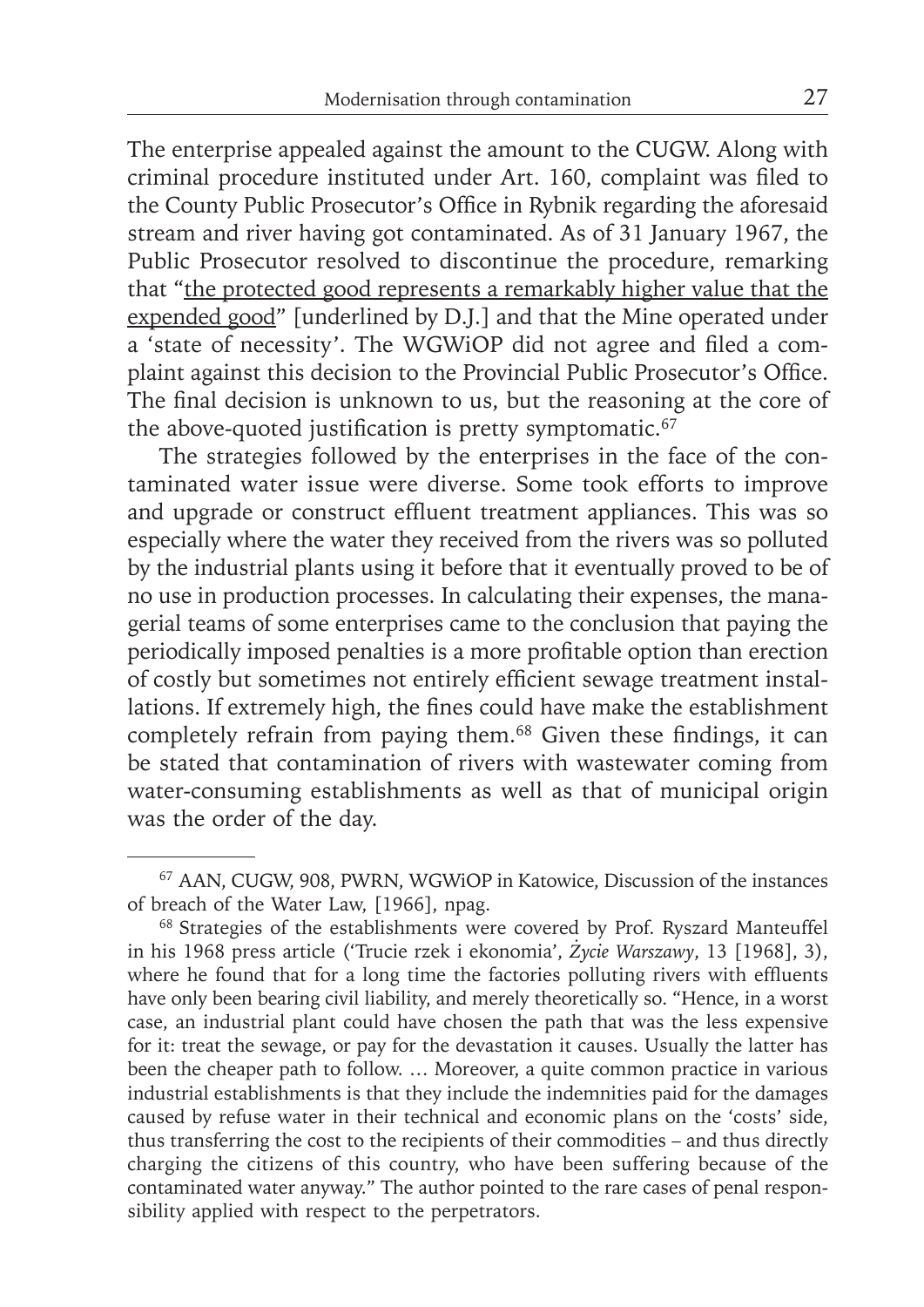The data gathered by the CUGW for January to September 1967 revealed a total of 214 instances of harmful contamination of waters occurring in Poland. These cases did not extend to contamination caused by those establishments which under Art. 166 of the Water Law were dismissed from criminal liability unless they have exceeded the quantities and composition of effluents as determined as of 9 February 1961. The establishments which incessantly polluted waters in Poland included municipal services enterprises and several thousand of others which as of the date the Water Law entered into force did not have the required waste treatment equipment. The adverse effect of those enterprises on the cleanness of surface waters became predominant as things came to the point that a number of recipients were considered to be sewers with no biological life. Albeit 52 new incidents of harmful contamination of water were recorded in 1967 for the Voivodeships of Katowice and Cracow, they were, consequently, not as evident as in the other regions where permanent contamination was lower.69

## V

## SOCIAL PRACTICES

How much of an issue was the steadily deteriorating condition of the basic constituents of the natural environment to the people of Poland? Is it legitimate to state that elements of ecological awareness appeared before  $1970^{70}$  – and, if so, did they imply any documentable societal attitudes and practices?

Finding the answer is difficult due to scarcity of relevant sociological research. The people's or communities' response to the degradation of the environment appeared in official documents rarely  $-$  in fact,

<sup>69</sup> AAN, CUGW, 69, vol. v, Communication of the Chief Inspector of Water Protection, the Vice Chairman of the CUGW, re. the incidents of water contamination in 1967, 9 Nov. 1967, npag.

<sup>70</sup> In line with Polish scholarly tradition, the term 'ecological awareness' used in this essay embrace a set of pieces of information and convictions or beliefs with respect to the condition of the environment and how it is associated with the living conditions and quality of life. See Tadeusz Burger, 'Konflikt i współdziałanie. Świadomość ekologiczna i postawy społeczeństwa', in Włodzimierz Mirowski (ed.), Piotr Gliński (ass. ed.), *Świadomość ekologiczna i społeczne ruchy "zielonych" w Polsce* (Warszawa, 1999), 36; Tadeusz Burger, *Świadomość ekologiczna społeczeństwa polskiego* (Warszawa, 2005), 10.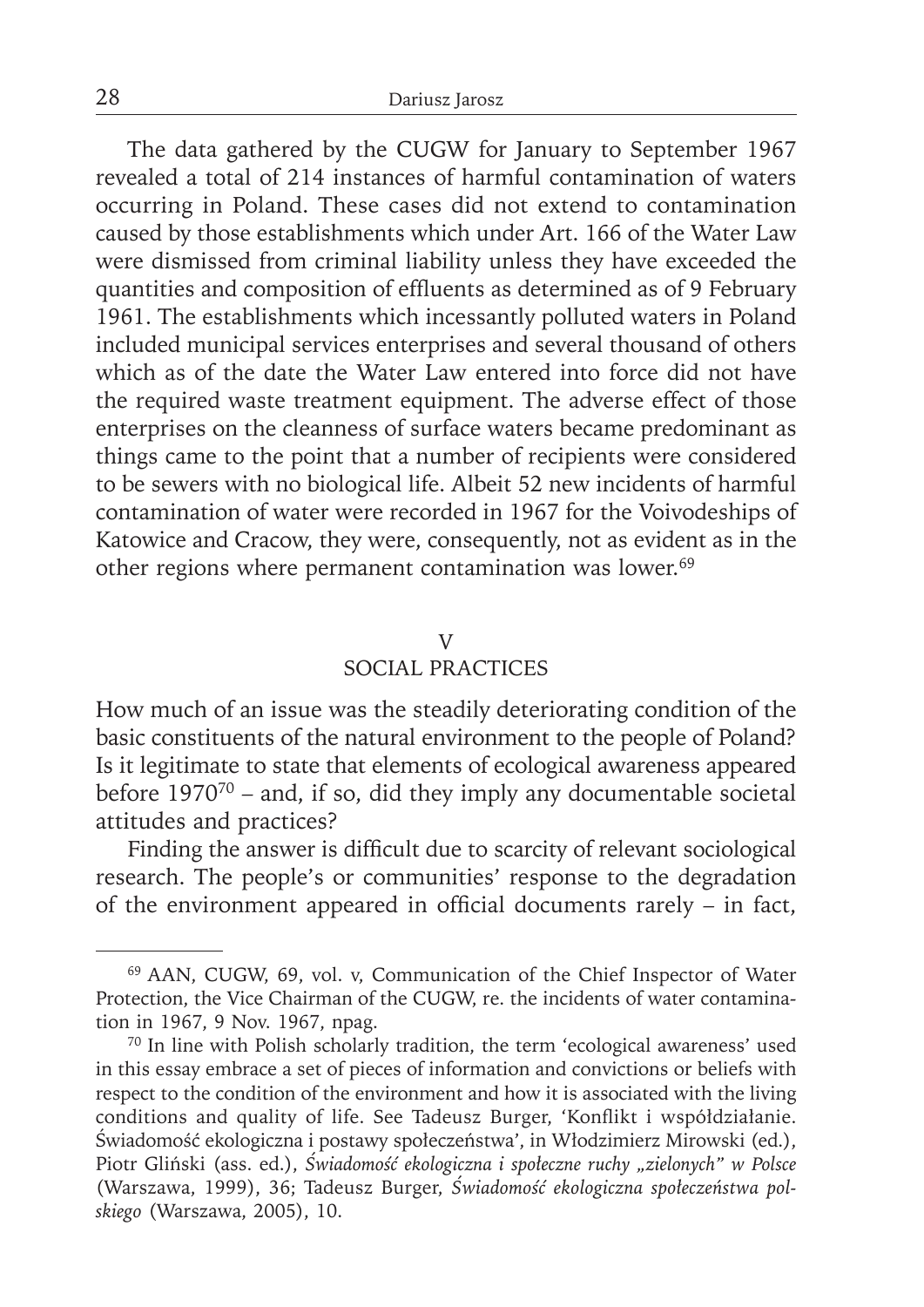marginally. This being the case, the reply to the question about the social awareness of environmental threats ought to be searched in sources and records of a different sort. My query in the collections of letters received by various central institutions, especially the Polish Radio and Television, has yielded some interesting results.

Importantly, a significant share of those letters were written on behalf of a group or community, which proves that the awareness of the threats and looking for ways to counteract them was not limited to individuals. Some authors emphasise that they had tried to apply to a number of institutions, to no avail. The authors were often propelled not only (or even not primarily) by the conviction that the natural environment (being an autotelic value) was getting degraded but also by the threat to human health or even life (especially as far as they themselves, their families, and the local milieus were concerned) that was (potentially) caused by the pollution and contamination concerned.

The examples confirming this are vastly represented in the archives. 23 December 1957 is the date of a complaint submitted by 43 workers of the 'Bolesław Chrobry' Coke-Chemical Factory in Wałbrzych, which described the effects of the operation of a local 'small factory' of sulphuric acid:

Clouds and mists of russet smoke are spreading across the area and have caused complete destruction of the surounding wildlife. The trees, shrubs, the grass, and even the resistant weeds have dried out completely within a few years. In the course of the summer, the plant surrounded by the naked skeletons of trees, their arms stretching toward the sky, makes a gloomy and disheartening impression. And the people? The people are working, and suffering. They cannot hide from the poisoned air, since there is nowhere to hide. And the air is detrimental to health, the workers are pretty ill with respiratory tract infections, hair loss, dermatites [*sic*], which is stated by a commission attended by the works' physician by means of a report dated 10 December 1956.71

A similar collective letter (concerning small-particle pollution of Cracow produced by the 'Bonarka' Super Basic Slag Factory) was sent from

<sup>71</sup> TVP [Polish Television], Documentation and Programme Collections [i.e. Archives] Centre (*Ośrodek Dokumentacji i Zbiorów Programowych* [hereinafter: ODiZP]), Broadcasting Committee 'Polish Radio' (*Komitet do Spraw Radiofonii "Polskie radio"*  [hereinafter: KdSR]), 1050/24, vol. i, Mail Handling Office, Bulletin no. 25, 3 April 1958, c. 190.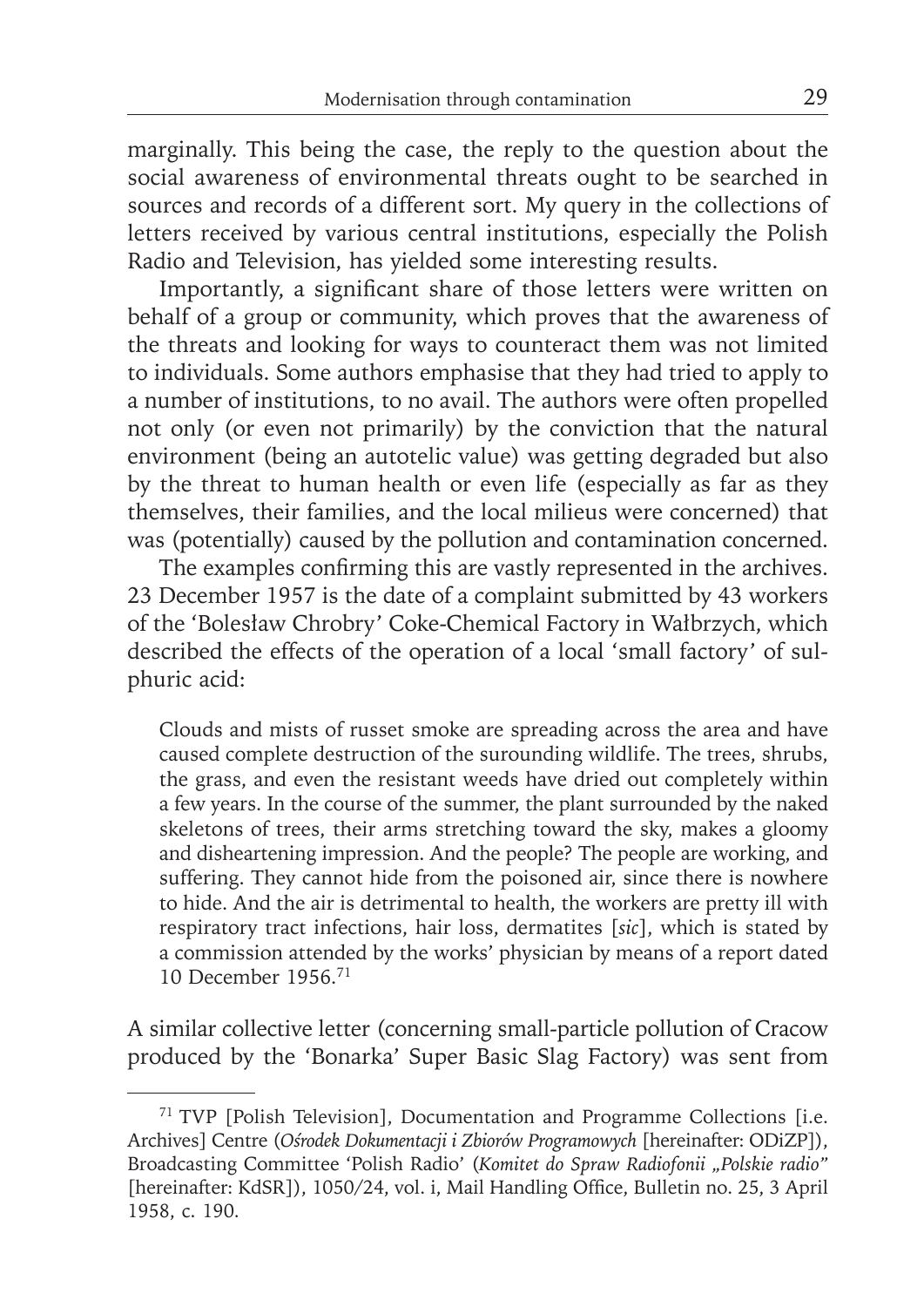Cracow.72 The locals dwelling in Mikołowska St., near the 'Wujek' coal mine in Katowice, described in March 1958 a clay-pit by their settlement covered up by stones and subsequently by slag form the mine, containing sulphur compounds and flushing in spite of being cooled with water. As a result, "the hydrogen sulphide, which is detrimental to health", was gradually combusted. Putting the blame on the company engineer, whom they found responsible, the senders wrote: "Hitler intoxicated the people in the gas chambers, and Cit. Z., engineer, turned us into his guinea-pigs and poisons us gradually in our dwellings. When you get up in the morning, your head aches and you feel odd. Vomiting exhausts your intestines."73

An employee with the Poznań Chemical Plant complained in February 1958 to the Polish Radio:

The health conditions prevalent in our housing estate are indescribable. Right next to our area is the Sulphur Factory in Poznań-Zegrze [at] Obotrycka St. There is nobody to consider the fact that it will be harmful to the whole housing estate, and that the area is deprived of fruit and vegetables because of the explosions that occur twice a week and everyone who can see it can confirm how noxious they are. When you are back from work you have to stay enclosed in your flat because staying out in the open or, possibly, opening the windows is impossible.

The author stresses that the estate's dwellers have notified the Ministry of Health, but all in vain.

Our estate community are so mutinous that they cannot contain themselves any longer. You take it to heart that we are also citizens of the People's Republic and we also need to be attended to with care and offered the conditions any citizen should enjoy. It seems to us that it is easier to move this one built-up area – the factory, than a developed residential estate.<sup>74</sup>

A particularly dramatic tone is found in a letter referring to air pollution in Upper Silesia, sent from Chorzów on 19 March 1958 by someone initialled 'N.W.'

<sup>72</sup>*Ibidem*, A letter from 'Inhabitants of Cracow' regarding the small-particle pollution affecting Cracow, emitted by the 'Bonarka' Super Basic Slag Factory, Feb. 1956, c. 189.

<sup>&</sup>lt;sup>73</sup> ODiZP, 1050/24, vol. i, KdSR, Mail Handling Office, Bulletin no. 37, 17 May 1958, npag.

<sup>74</sup> *Ibidem*.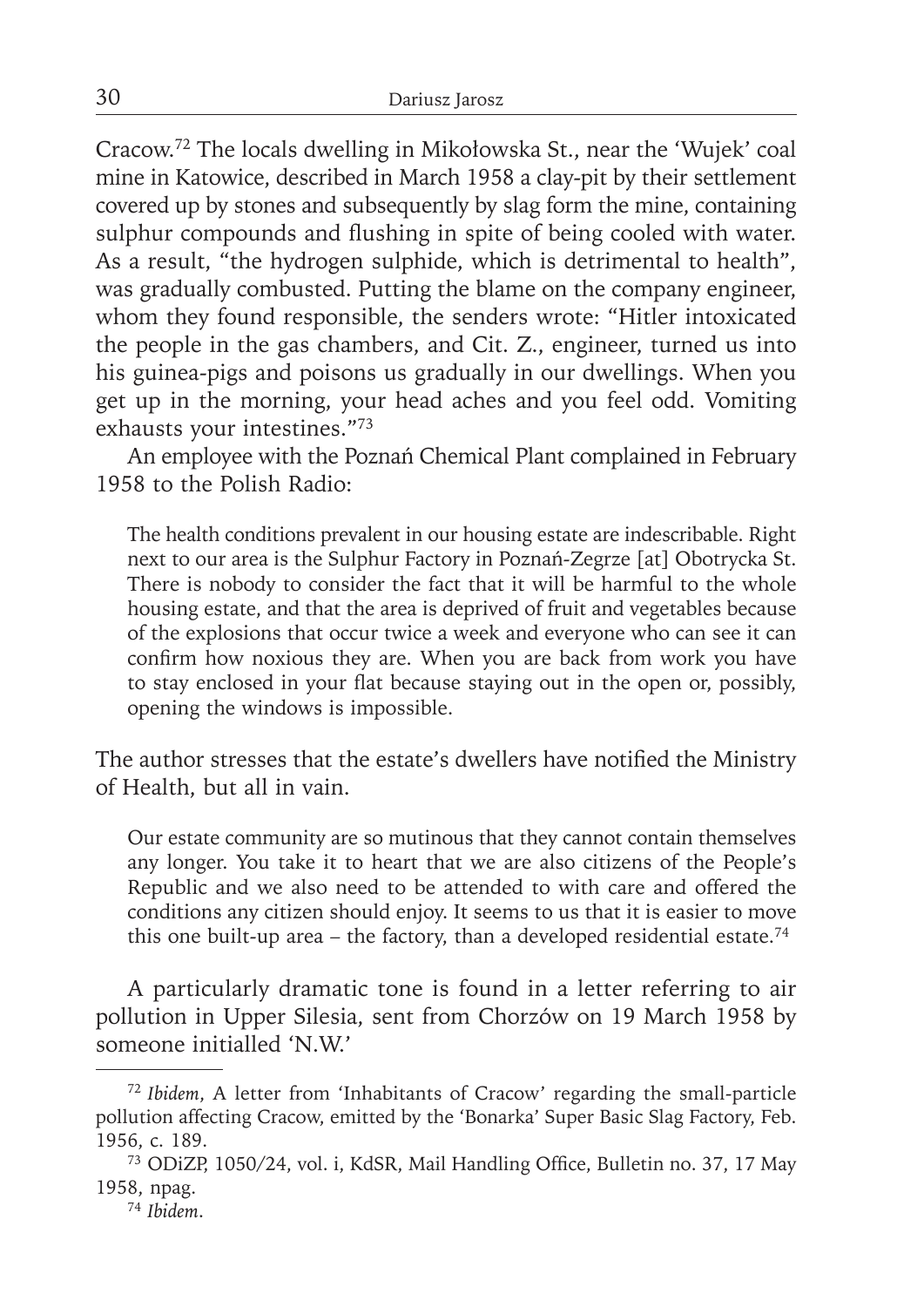To describe the issue, – its author argues – probably three litres of ink have been used, tonnes of articles written for the local press, the issue has been widely discussed in radio broadcasts, it having been minutely calculated how many tonnes of particulate matter and soot falls daily onto the areas of individual Silesian towns, all the adverse effects of the phenomenon to the residents' health having been discussed, and – well, that's the end of it. It would seem entirely undisputable that it is better to spend money on electrofilters for our industrial plants than on thousands of hospital beds for those injured. The silence kept by the MPs from Silesia in this respect is inexcusable. My letter is, perhaps, spiced with some embitterment, but please do not be surprised: I have recently learned that I have a cancer expanding in my lungs, and the tumour tissue has emerged resulting from the wrapping with a malignant dust coming from the air. I cannot be saved anymore, and have the death sentence imposed, but the concern is about the thousands of my successors who are not willing to die owing to the reprehensible negligence of our deputies. My voice comes, therefore, as if from beyond the grave.<sup>75</sup>

The motif of intoxication of the atmospheric air and its consequences for the health and wildlife reappears in a 1966 complaint concerning the area of Trzebinia:

The most annoying thing is the zinc ore roasting unit and the so-called 'Trzebinia II', where aluminium is refined, scrap metal recast, and so on. The high numbers of ailing children and adults is telling evidence of the damaging activity [i.e. effect] to human organisms in the region. Among the common diseases are the cardiovascular disease and cancer. Many children and grownups are suffering from various respiratory illnesses. And what can one say about the health of the locals if there's even no grass growing! The region is turning into a moonscape (spoil heaps, wasteland). On the one hand, there's the poisonous gases:  $SO_2$ ,  $SO_3$ , HF, H<sub>2</sub>S, CO from the nearby plants, of which there is plenty all over the place (a number of active boiler-stations with low-efficient furnaces, operating [i.e. fired] with heavily sulphurised coal – black smokes). On the other hand, there are considerable incidental dust clouds from the heaps and the roads. Added to that, the depth of groundwater has gone lower, which is caused by the 'Siersza' coal mine and 'Trzebionka' Mining Plant, plus the numerous harmful sewage, high dustiness, enormous motor vehicle traffic, the terrain – and the source of these sicknesses becomes clear. The quality of the water originating from the zinc-and-lead deposits with a maximum degree of hardness contributes to the picture as well. The worst thing is that you

<sup>75</sup> ODiZP, 1050/24, vol. i, KdSR, Bulletin no. 25, 3 April 1958, npag.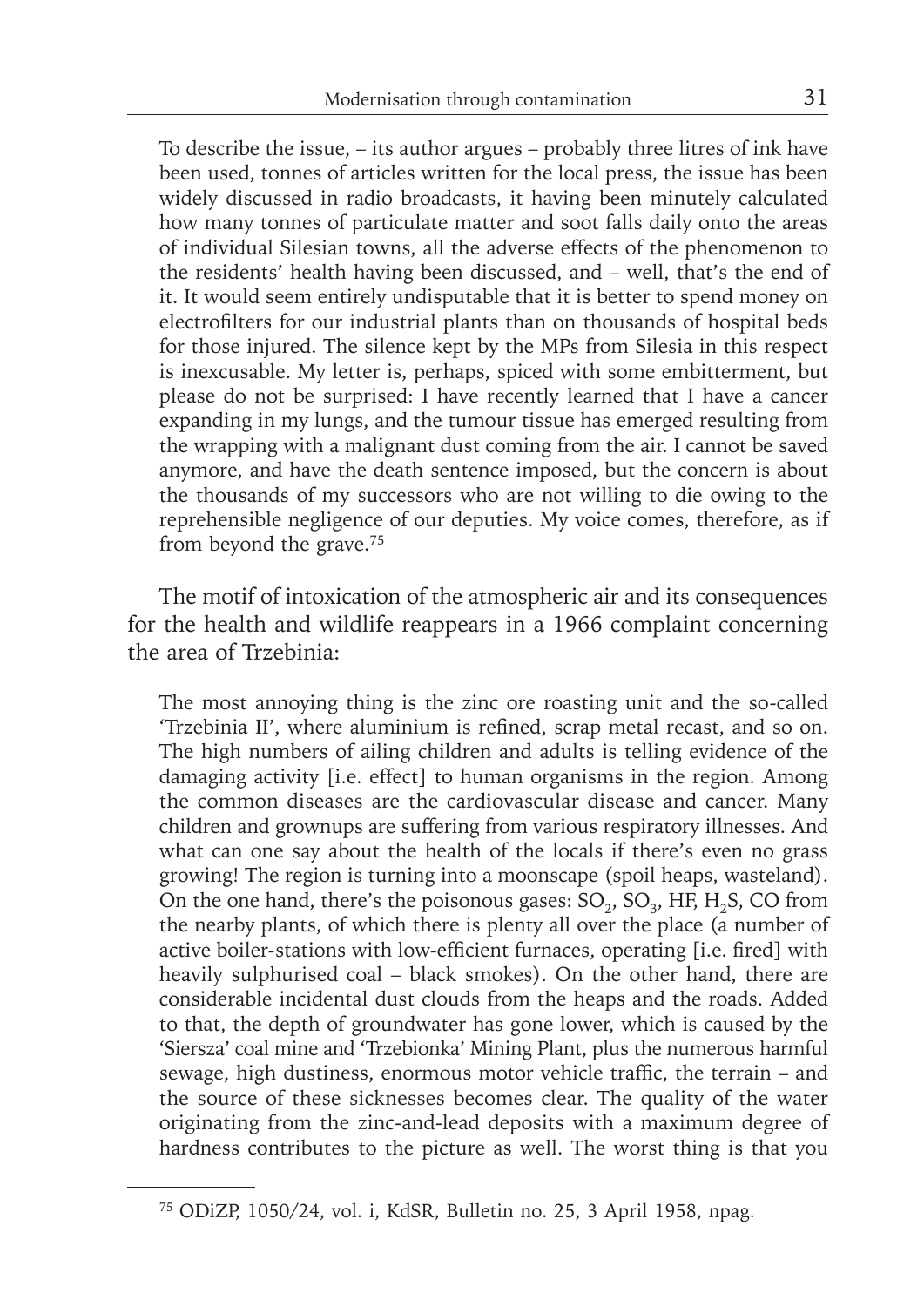breathe in the same air after work, for the city has no protection zones, nor any 'green lungs' (trees/parks) whatsoever.76

These original documents attest that in Gomułka-ruled Poland, the sense of threat to the natural environment and to human health and life occurring due to polluted or contaminated environment was concurrent with the belief that the measures taken by public institutions to improve the situation were unsatisfactory and inefficient. All the same, those exposed to the effects of pollution wrote complaints (not infrequently collective ones), made appeals and submitted requests to the authorities, sometimes with a successful outcome. To quote an example, a reportage by Mirosława Okolska published 1966 in the *Polityka* weekly described the case of the aforementioned Cracowbased Super Basic Slag Factory 'Bonarka'. The effects of environmental contamination in the area surounding the factory were described as follows: "The trees were still blossoming but yielded no more fruit. The tomatoes and the beans were affected by black disease. White dust was falling onto the ground day and night. Then, the orchards gradually began to wither, the vegetables perishing; the roof tiles crumbled between the fingers." In 1953, one local decided to file a suit with the court against the factory. The avalanche pushed forward: if this author is to be trusted, in a total of 3,600 cases against the plant, the courts adjudged approx. 50 million złoty of indeminificaiton, which forced the managing team to have the electrofilters installed and to employ a head of the in-house air protection laboratory on a full-time basis.77

This example of a successful mass action against a pollutiongenerating factory was rather an exception to the rule, though. Much more often, the calculation of profits and losses and the conflict of interests between the imperative to produce and the need to install costly air purification appliances implied the putting in place of solutions detrimental to environmental protection.

<sup>76</sup> ODiZP, 1050/73, National Radio and Television Committee (*Komitet do Spraw Radia i Telewizji*), *Polskie Radio i Telewizja* (an in-house newsletter) no. 276, Warszawa, Aug. 1966, npag.

<sup>77</sup> Mirosława Okolska, 'Włączyć fi ltry', *Polityka*, 16 (1966).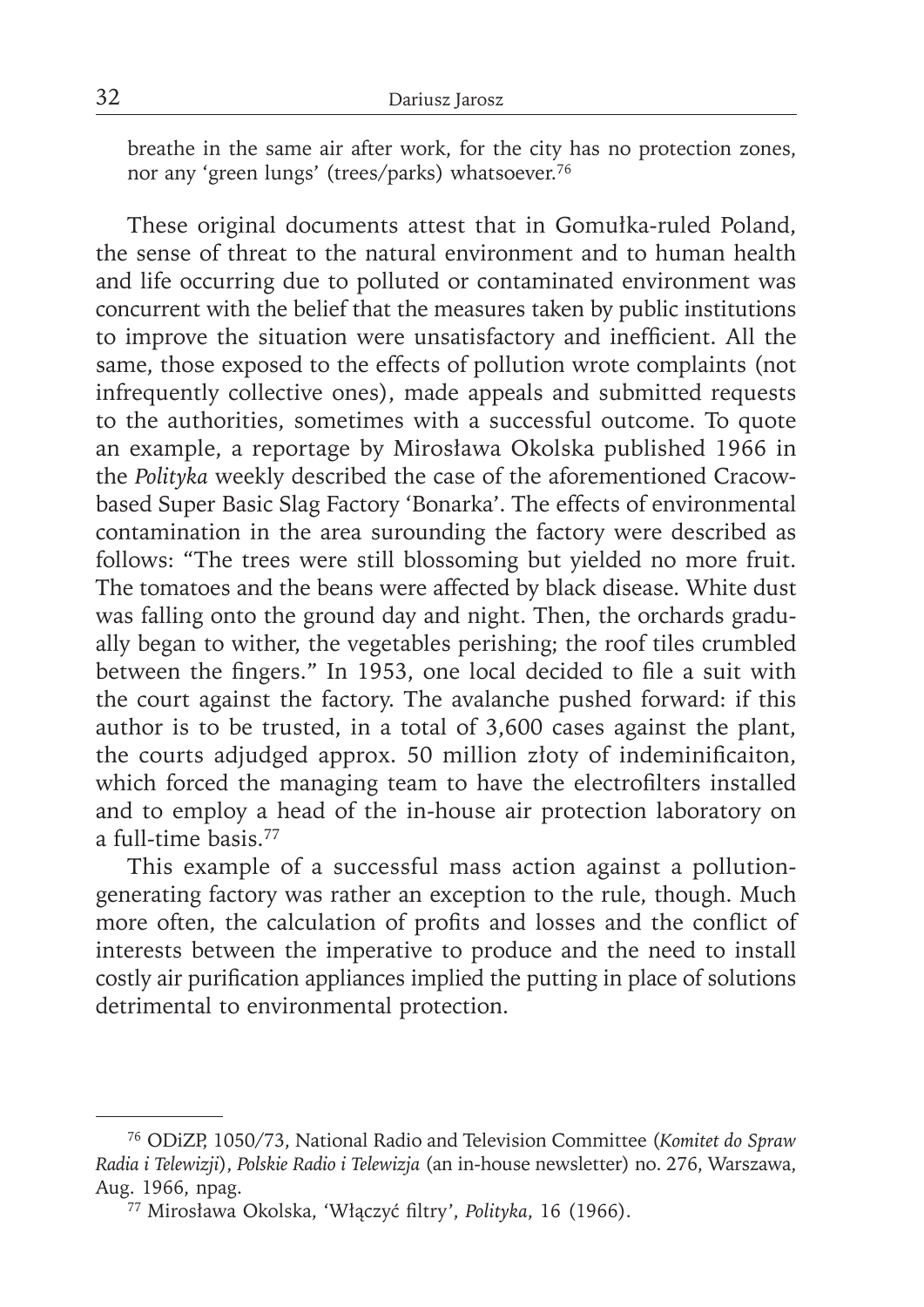## VI **CONCLUSIONS**

The emergence of the thinking in terms of protection of, and threats to, the natural enviroment in the People's Republic of Poland is associable with the transition related to de-Stalinisation. It was at that time, roughly from 1954 onwards, that the sense of degradation of the environment inclined the authorities to take more resolute legislative and organisational actions. From the standpoint of those in power – focused, as they were, on the genetically Stalinist model of economic modernisation based on strenuous industrialisation – environmental pollution was primarily a problem that 'disturbed' the industrial production. Clean air and waters were not autotelic values; they were approached instrumentally, as burdensome 'costs' of production, along with the accompanying development of social infrastructure. Resulting from such a way of thinking among the leadership team, the environmental legislation was constructed in a way for it to pose no real threat to the economic plans, and even to benefit them. In the social practice, the production priorities were delivered at the expense of contaminated environment.

The sense of threat posed to the environment and to human health and life due to polluted environment, which prevailed in the nation, coexisted with the conviction that the measures undertaken by the public institutions in order to improve the situation were inefficient. In any case, no dedicated and determined ecological movement was institutionalised at the time.

All these conditions and determinants, interdependencies, notcompletely-clear interests and destructive competition made the environmental degradation even worse. Studies showed that as for the period 1967–70, as compared to 1964–7, the cleanness of water had deteriorated. Although the absolute values of the measured contamination concentrations eventually decreased in heavily polluted rivers, they still exceeded the allowable rates.<sup>78</sup> The first comprehensive measurements of the air in Poland, carried out in 1965, indicated that the most severely dusted area, which covered 9 per cent of the country's territory, was populated by some 6 million (19.5 per cent)

<sup>78</sup> Antonina Leńkowa, 'Aktualny stan zagrożenia środowiska w Polsce', in Leon Łustacz (ed.), *Prawo a ochrona środowiska* (Wrocław and Warszawa, 1975), 29–31; *Atlas zanieczyszczenia rzek w Polsce 1970*, 144–5.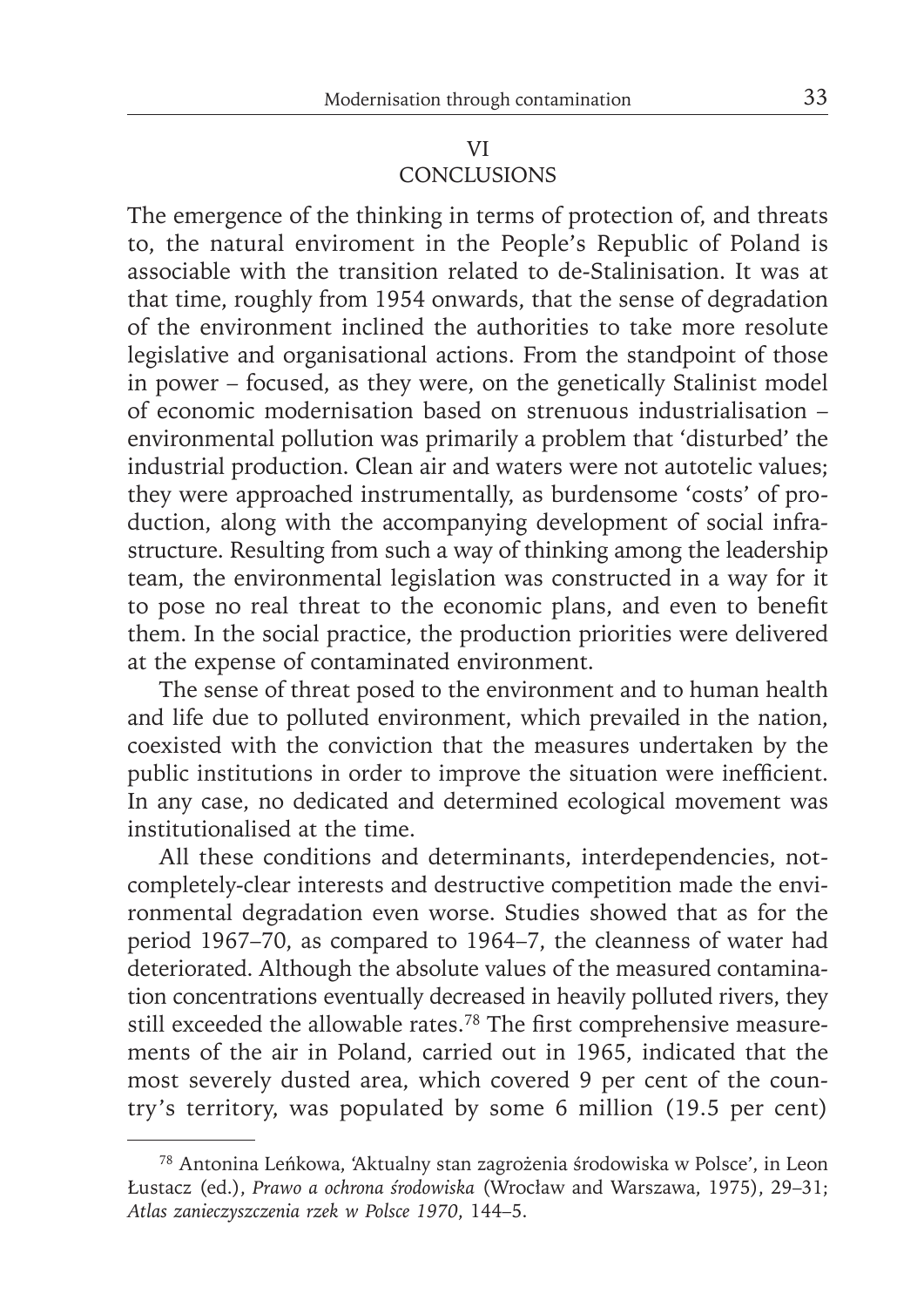people.79 The CUGW reports tell us that between 1967 and 1970 small particle emissions were confined whilst emissions of gases into the atmosphere tended to increase. This came as a consequence of extension of the industry emitting such gases, with no efficient methods of their reduction put in place.<sup>80</sup> The research conducted in 1971–2 led to the conclusion that approx. 30 per cent of the country's territory was exposed to perceptible effects of contamination with smokes and industrial fumes. Approx. 60–70 per cent substances and chemical compounds were emitted by industrial and power plants, the source of the other 30–40 per cent including transport, household hearth, and other. The global dust emission was estimated then at 3.5 to 4 million tonnes *per annum*, the figure for noxious gases (mainly SO<sub>2</sub>) being approx. 3.0 to 3.5 million tonnes annually.<sup>81</sup> This proved even worse in the 1970s.

*trans. Tristan Korecki*

## SELECTED BIBLIOGRAPHY

Aleksandrowicz Julian, *Wpływ zmian środowiska na zdrowie człowieka* (Wrocław, 1975). Brzeziński Wacław, *Ochrona prawna biologicznego środowiska człowieka* (Warszawa, 1971).

Burger Tadeusz, 'Konflikt i współdziałanie. Świadomość ekologiczna i postawy społeczeństwa', in Włodzimierz Mirowski (ed.), Piotr Gliński (ass. ed.), *Świadomość ekologiczna i społeczne ruchy "zielonych" w Polsce* (Warszawa, 1999).

Burger Tadeusz, *Świadomość ekologiczna społeczeństwa polskiego* (Warszawa, 2005).

Delorme Andrzej, *Antyekologiczna spuścizna totalitaryzmu* (Kraków, 1995).

Ginsbert-Gebert Adam (ed.), *Ekonomiczne aspekty ochrony środowiska* (Warszawa, 1976).

Ginsbert-Gebert Adam (ed.), *Ekonomiczne i socjologiczne problemy ochrony środowiska* (Wrocław, Warszawa, and Kraków, 1985).

80 AAN, CUGW, 511, Report on the activities of the CUGW as for 1968, Warszawa, Jan. 1969, cc. 25–6; AAN, CUGW, 512, Report on the activities of the CUGW as for 1970, cc. 6–8; AAN, CUGW, 57 (6/70), Analysis of the delivery of the State policy with respect to protection of atmospheric air against pollution, as for 1969, Warszawa, May 1970, npag.

81 *Communication on the condition of the environment in Poland* (Warszawa, 1973), 2.

<sup>79</sup> AAN, KC PZPR, 237/XIV-345, Ministry of Health and Social Care, Evaluation of the delivery of the Healthcare and Social Welfare Plan indicators as for the years 1961 to 1965, 87; AAN, CUGW, 508, Report on the activities as for 1965, Warszawa, Jan. 1966, cc. 14–15.